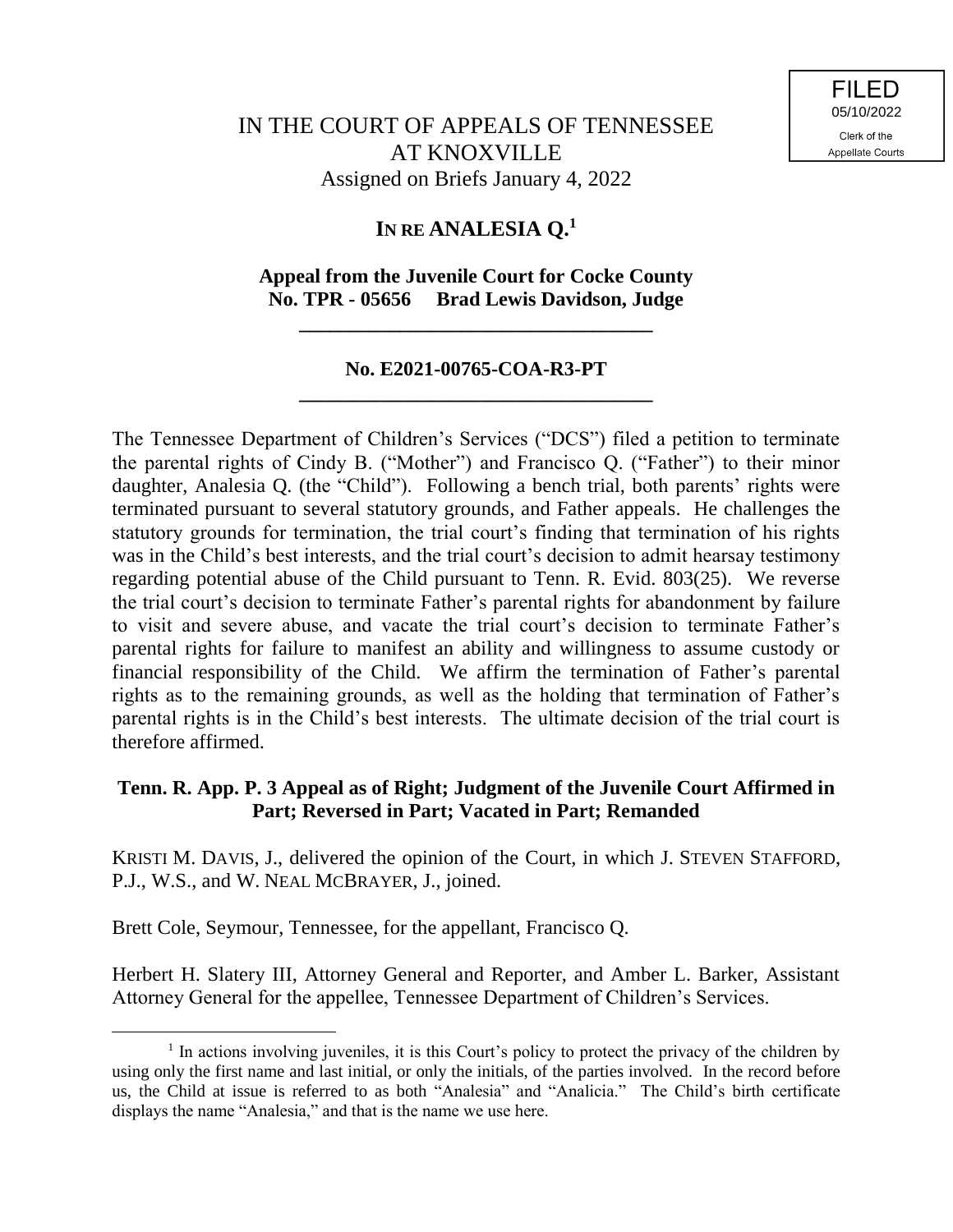### **OPINION**

#### **BACKGROUND**

The Child was first removed from Mother<sup>2</sup> shortly after the Child's birth. The Child was born prematurely and with opiates, morphine, and hydromorphone in her system. On May 27, 2016, DCS filed a petition in the Juvenile Court for Cocke County (the "trial court") to transfer legal custody to Father. The trial court granted DCS's request and entered an order placing the Child in Father's custody on May 31, 2016. The Child was later adjudicated dependent and neglected as to Mother, but Mother was allowed supervised visitation with the Child. Father was to supervise the visitation, and Mother was not allowed to have overnight visitation with the Child. An order was entered on October 27, 2016, providing that the case was closed.

A new dependency and neglect action was filed against Father on August 2, 2019. The petition alleged that DCS had received new referrals of drug use and environmental neglect regarding the Child; that a case worker found the family living in the home of a known methamphetamine user; and that Mother and Father left the house on foot before the case worker could finish speaking to them. The petition explained that when the case worker made contact with Father several days later, he tested negative for all substances, but then failed to attend another scheduled meeting with the case worker to complete an assessment. The trial court entered an order on August 2, 2019, finding probable cause to believe that the Child was dependent and neglected in Father's care and noting that Father was refusing to work with DCS and keep his appointments. The order required Father to complete the following tasks: 1) schedule and attend a mental health assessment and provide DCS with proof of same; 2) schedule and attend a drug and alcohol assessment and provide DCS with proof of same; 3) submit to random drug tests and pill counts; 4) maintain weekly contact with DCS; 5) comply with all DCS in-home service provider requests; 6) resolve all current legal issues and refrain from incurring new criminal charges; 7) obtain and maintain a safe and legal transportation plan; 8) obtain and maintain safe and appropriate housing; 9) obtain and maintain a legal source of income; 10) follow all court orders related to Mother; and 11) provide copies of the trial court's order to any and all providers to ensure compliance.

The record contains a Family Permanency Plan dated December 30, 2019 (the "Plan") with largely the same requirements plus additional requirements. The Plan also required Father to complete a parenting class; attend 4.5 hours per month of supervised visitation with the Child; resolve issues related to Father's immigration status; provide proof of income including paystubs and/or W2s; allow DCS to perform a home

<sup>&</sup>lt;sup>2</sup> Mother's parental rights were also terminated by the trial court, but Mother has not appealed.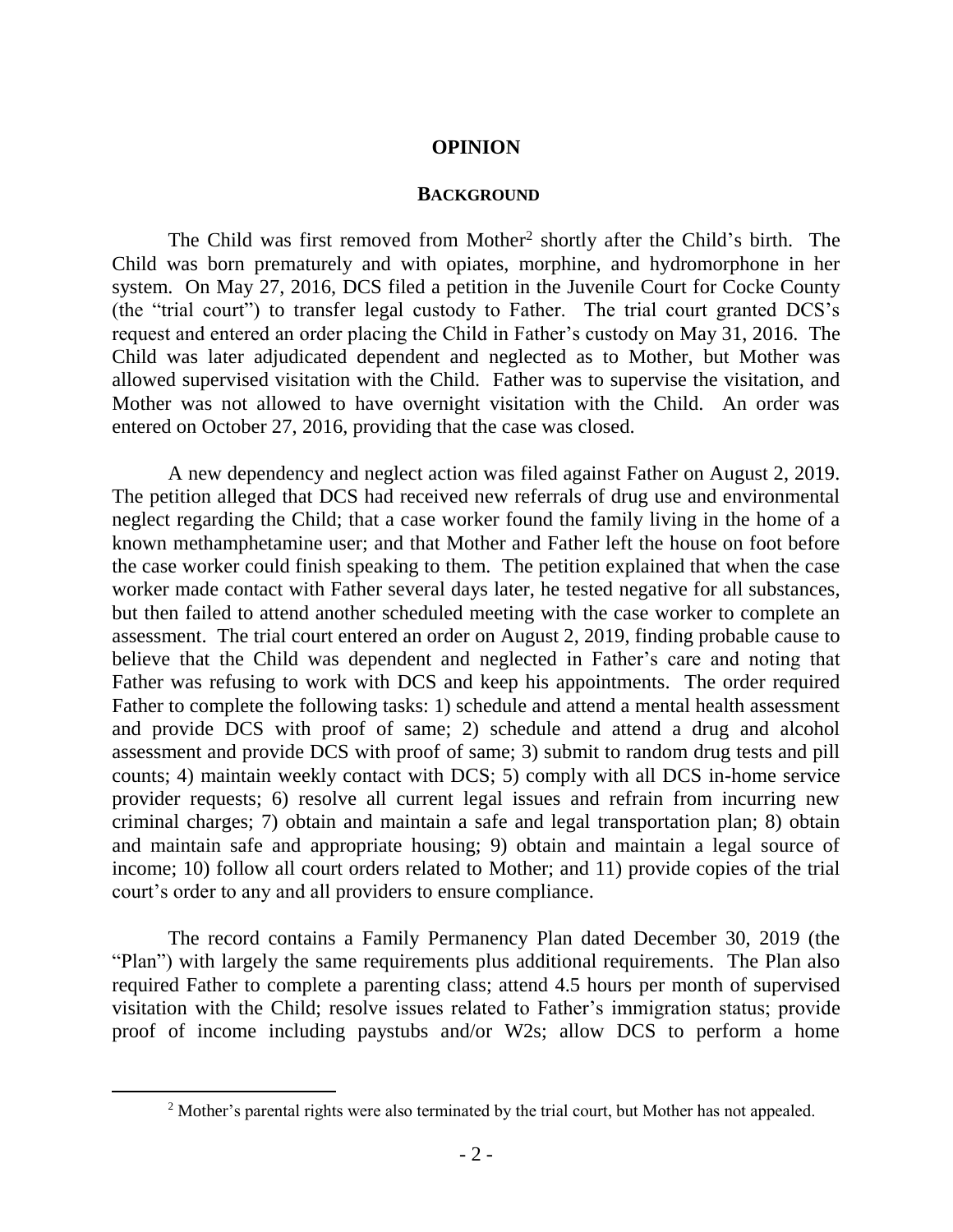inspection in any future residences; and pay child support.<sup>3</sup>

Following her removal from Father, the Child was placed briefly with a family member. An order entered September 17, 2019, transferred temporary custody to a foster family. The Child struggled in that placement, however, and had to be removed from the home. The foster parents reported that the Child was aggressive towards other children in the home, including slapping and biting them. The Child also attempted to put her hands down another child's pants. In the meantime, the Child was adjudicated dependent and neglected per an order entered on October 22, 2019. According to this order, Father was still dealing with criminal charges for "aggressive panhandling" and had not obtained housing. In December of 2019, the Child was placed with another foster family (the "Foster Family"), where she remained at the time of trial. The foster parents were also fostering another child of Mother's, the Child's half-brother.

The record does not reveal that much occurred in the case in the early months of 2020. It is undisputed, however, that Father was limited to phone calls with the Child during this time due to COVID-19 restrictions. DCS eventually filed its petition to terminate Father's parental rights on September 10, 2020, alleging the following statutory grounds: 1) abandonment by failure to visit; 2) abandonment by failure to support; 3) substantial noncompliance with the Plan; 4) severe child abuse; and 5) failure to manifest an ability and willingness to assume custody or financial responsibility for the Child. The severe abuse allegations arose from behavior exhibited by the Child during her foster care placements as well as various disclosures made by the Child to her current foster mother ("Foster Mother"). The petition also alleged that termination of Father's parental rights was in the Child's best interests.

Trial was held on June 22, 2021. Witnesses included Father, Foster Mother, and DCS case manager Michelle Eyler.<sup>4</sup> Regarding Father, Ms. Eyler testified generally that Father had not completed the tasks in the Plan and that Father had not initiated communication with her in a long time. While Ms. Eyler acknowledged that Father may have completed some tasks, such as a drug and alcohol assessment, she had not received verification of that. Rather, Ms. Eyler indicated that at one point Father told her he was unable to complete the Plan because he worked all day. Regarding the four-month period before the petition for termination was filed, Ms. Eyler testified that Father had one phone call with the Child in May of 2020 but missed several others. She also testified that Father had not paid any support for the Child since her removal from his custody and that Father claimed to be working but had never provided proof of his employment to DCS. Regarding the Child's current placement, Ms. Eyler testified that the Child was bonded to the Foster Family and that they wished to adopt the Child. Ms. Eyler also noted that the Child's half-brother had already been adopted by the family.

 $\overline{a}$ 

<sup>&</sup>lt;sup>3</sup> This plan was ratified by the trial court on March 10, 2020.

<sup>&</sup>lt;sup>4</sup> In the transcript, Ms. Eyler is listed as "Michelle Ailor." In the pleadings in the technical record, however, she signs her name as "Michelle Eyler."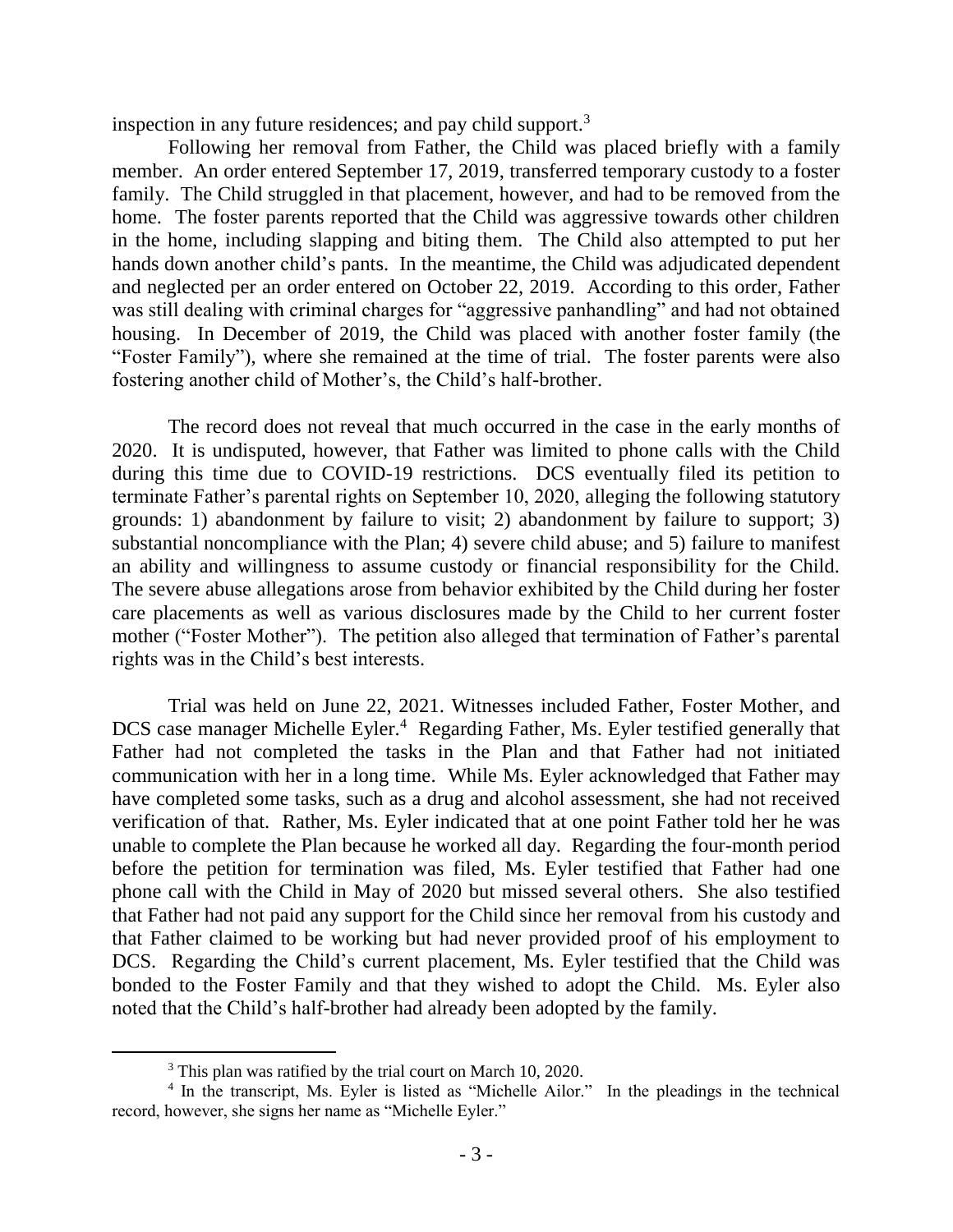Both Ms. Eyler and Foster Mother testified that the Child does not ask about either Mother or Father. Foster Mother also testified as to disclosures of abuse made by the Child regarding both Father and Mother, to which Father's counsel objected. Specifically, Foster Mother maintained that on two separate occasions, the Child told Foster Mother that "Franco likes my whooha." Both Foster Mother and Ms. Eyler testified that the Child called Mother and Father "Cindy" and "Franco," respectively.

Regarding Father's phone calls to the Child, Foster Mother testified as follows:

Q. Let's move on and talk about some of the telephone visits that have occurred. You supervised telephone visits with the [F]ather; is that correct?

A. Yes, I did.

Q. Ms. [Eyler] testified that you kept a log of those phone visits with her; is that correct?

A. I did.

Q. And do you have that with you today?

A. I do not. I didn't bring it.

Q. I can tell by your face that you did not. That's okay. Can you approximate how many phone calls the [F]ather made?

A. Approximately eight or nine.

Q. So to your recollection eight or nine calls.

A. Yes.

Q. Do you recall what the last date, or around when that would have been when he called?

A. I believe it was the end of July, first of August somewhere in there it seems like but I can't be positive.

Q. And that was 2020?

A. Yes.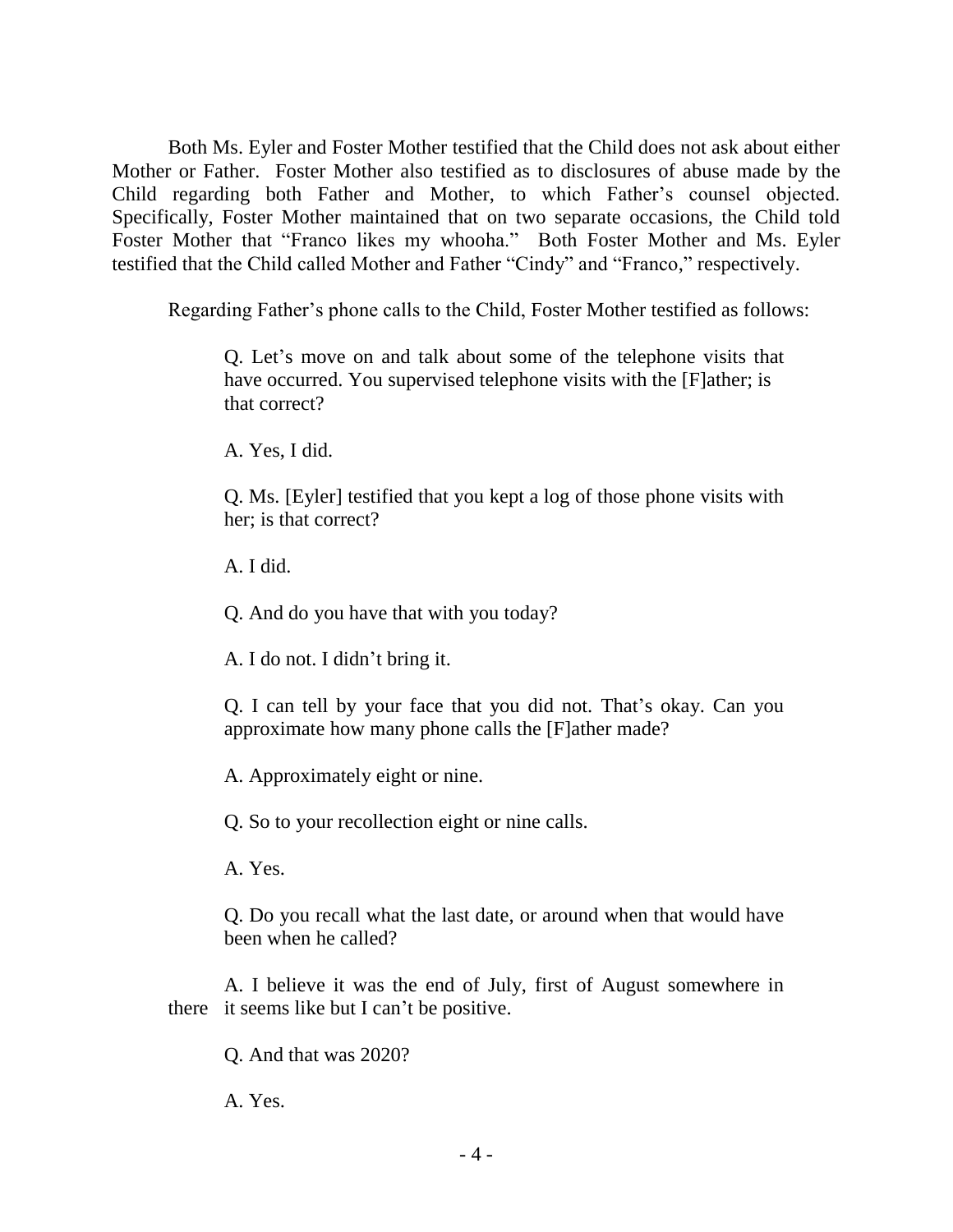Q. But you did record all of those in your logs, didn't you? A. Yes, I did.

This was the extent of Foster Mother's testimony regarding Father's phone calls to the Child. Foster Mother also indicated, however, that the Child would often exhibit behavioral problems and/or regression after her phone calls with Father. Foster Mother's overall opinion was that the Child did not exhibit a bond to either of her parents and that the Child was more bonded to the Foster Family.

Lastly, the trial court heard from Father, who denied that the Child ever called him "Franco." Rather, Father maintained that the Child always referred to him as "daddy" and that no one else had ever referred to him as "Franco." Father also testified that in the four-month period prior to the filing of the petition, he was living with friends in Morristown and working for a contractor a few days a week. Father claimed that he eventually stopped making phone calls to the Child because someone from DCS told him to stop calling.<sup>5</sup> Generally, Father maintained that he had a difficult time working with DCS because the assessments and classes it required were cost-prohibitive and because he was not provided a translator during child and family team meetings ("CFTM").<sup>6</sup> Father testified that he had a difficult time following the Plan because it was written in English. He stated that he completed an in-home alcohol and drug assessment and that the provider was supposed to send proof of completion to DCS. As of the time of trial, Father claimed to have a new job in commercial roofing and to be working forty to sixty hours per week making sixteen dollars per hour. While Father testified that he had the present ability to rent a house suitable for the Child, he also conceded that he was currently living with acquaintances and that he was unable to assume custody of the Child that day. Father adamantly denied all abuse allegations.

The trial court entered an order terminating Father's parental rights on July 6, 2021. The trial court found that DCS proved all of the alleged grounds for termination by clear and convincing evidence and that termination of Father's parental rights was in the Child's best interests. Father filed a timely notice of appeal to this Court.

#### **ISSUES**

1. Whether the trial court erred in finding that clear and convincing evidence supported the statutory grounds for termination of Father's parental rights.

 $\overline{a}$ 

<sup>&</sup>lt;sup>5</sup> It is undisputed that at some point, a no-contact order was entered against Father prohibiting him from communicating with the Child; however, this order is not in the record, and the parties seem to agree that the order went into effect after the filing of the petition.

<sup>&</sup>lt;sup>6</sup> A translator was used at trial. Ms. Eyler claimed at trial that Father was responsive during the CFTMs and never asked for a translator. She also claimed that she and Father texted back and forth in English.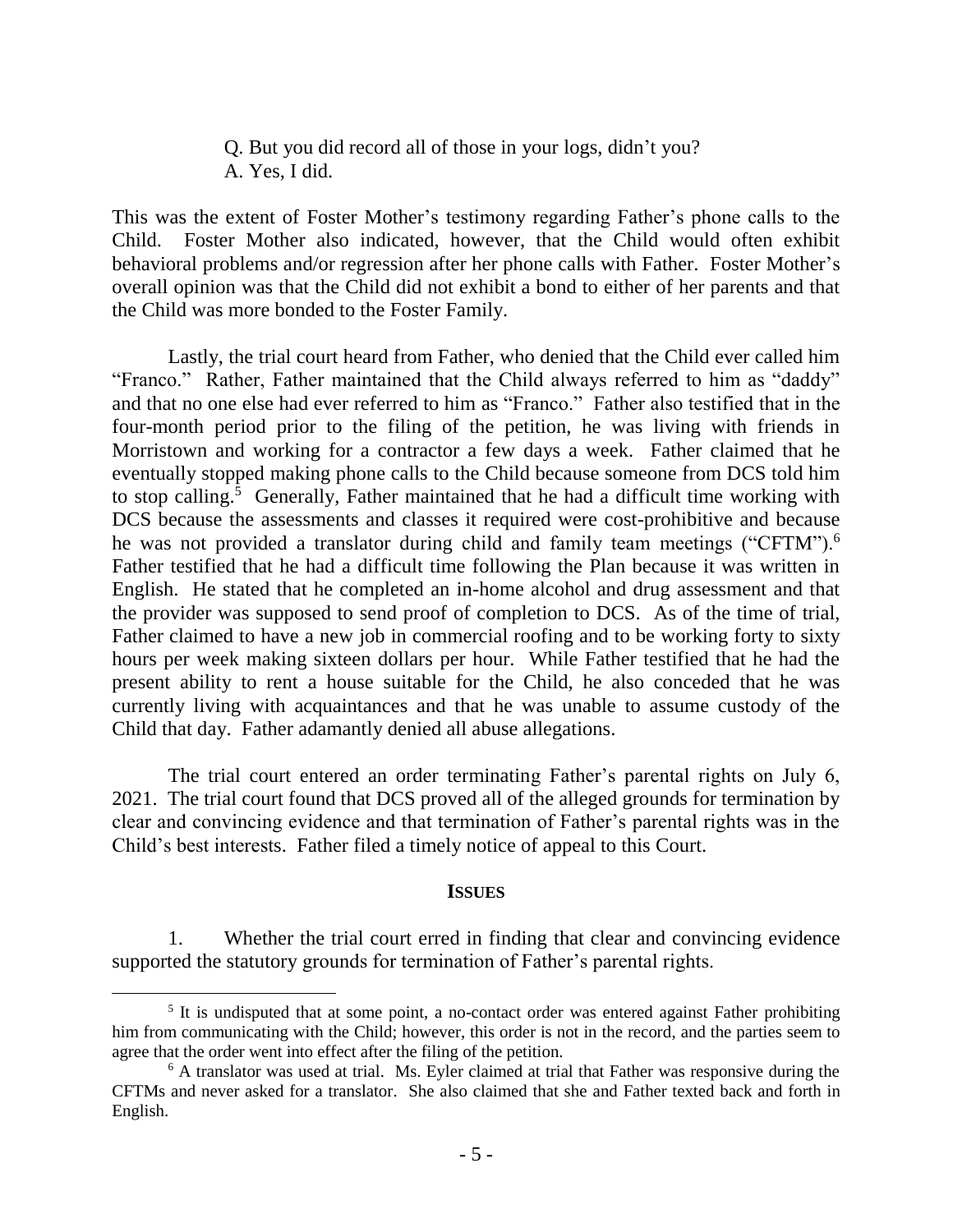2. Whether the trial court erred in admitting hearsay testimony pursuant to Tenn. R. Evid. 803(25).

3. Whether the trial court correctly concluded that termination of Father's parental rights was in the Child's best interests.

### **STANDARD OF REVIEW**

Our Supreme Court has explained that:

A parent's right to the care and custody of her child is among the oldest of the judicially recognized fundamental liberty interests protected by the Due Process Clauses of the federal and state constitutions. *Troxel v. Granville*, 530 U.S. 57, 65, 120 S. Ct. 2054, 147 L.Ed.2d 49 (2000); *Stanley v. Illinois*, 405 U.S. 645, 651, 92 S. Ct. 1208, 31 L.Ed.2d 551 (1972); *In re Angela E.*, 303 S.W.3d 240, 250 (Tenn. 2010); *In re Adoption of Female Child*, 896 S.W.2d 546, 547–48 (Tenn. 1995); *Hawk v. Hawk*, 855 S.W.2d 573, 578–79 (Tenn. 1993). But parental rights, although fundamental and constitutionally protected, are not absolute. *In re Angela E.*, 303 S.W.3d at 250. "'[T]he [S]tate as *parens patriae* has a special duty to protect minors....' Tennessee law, thus, upholds the [S]tate's authority as *parens patriae* when interference with parenting is necessary to prevent serious harm to a child." *Hawk*, 855 S.W.2d at 580 (quoting *In re Hamilton*, 657 S.W.2d 425, 429 (Tenn. Ct. App. 1983)); *see also Santosky v. Kramer*, 455 U.S. 745, 747, 102 S. Ct. 1388, 71 L.Ed.2d 599 (1982); *In re Angela E.*, 303 S.W.3d at 250.

*In re Carrington H.*, 483 S.W.3d 507, 522–23 (Tenn. 2016). Tennessee Code Annotated section 36-1-113 provides the various grounds for termination of parental rights. *See* Tenn. Code Ann. § 36-1-113(g). "A party seeking to terminate parental rights must prove both the existence of one of the statutory grounds for termination and that termination is in the child's best interest." *In re Jacobe M.J.*, 434 S.W.3d 565, 568 (Tenn. Ct. App. 2013) (citing Tenn. Code Ann. § 36-1-113(c)).

In light of the substantial interests at stake in termination proceedings, the heightened standard of clear and convincing evidence applies*. In re Carrington H.*, 483 S.W.3d at 522 (citing *Santosky*, 455 U.S. at 769). This heightened burden "minimizes the risk of erroneous governmental interference with fundamental parental rights[,]" and "enables the fact-finder to form a firm belief or conviction regarding the truth of the facts[.]" *Id.* (citing *In re Bernard T.*, 319 S.W.3d 586, 596 (Tenn. 2010)). "The clearand-convincing-evidence standard ensures that the facts are established as highly probable, rather than as simply more probable than not." *Id.* (citing *In re Audrey S.*, 182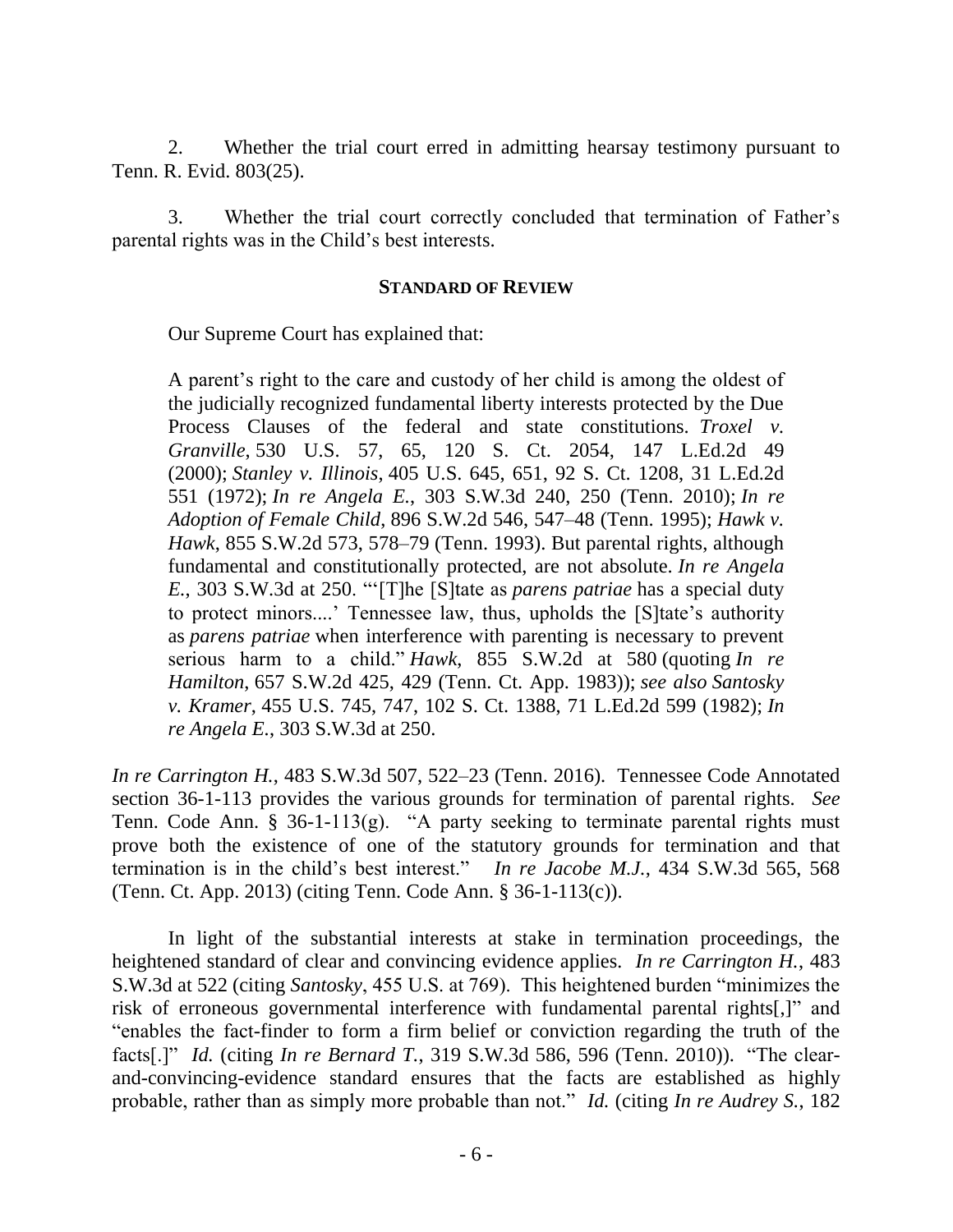S.W.3d 838, 861 (Tenn. Ct. App. 2005)). Accordingly, the standard of review in termination of parental rights cases is as follows:

An appellate court reviews a trial court's findings of fact in termination proceedings using the standard of review in Tenn. R. App. P. 13(d). *In re Bernard T.*, 319 S.W.3d at 596; *In re Angela E.*, 303 S.W.3d at 246. Under Rule 13(d), appellate courts review factual findings de novo on the record and accord these findings a presumption of correctness unless the evidence preponderates otherwise. *In re Bernard T.*, 319 S.W.3d at 596; *In re M.L.P.*, 281 S.W.3d 387, 393 (Tenn. 2009); *In re Adoption of A.M.H.*, 215 S.W.3d 793, 809 (Tenn. 2007). In light of the heightened burden of proof in termination proceedings, however, the reviewing court must make its own determination as to whether the facts, either as found by the trial court or as supported by a preponderance of the evidence, amount to clear and convincing evidence of the elements necessary to terminate parental rights. *In re Bernard T.*, 319 S.W.3d at 596–97. The trial court's ruling that the evidence sufficiently supports termination of parental rights is a conclusion of law, which appellate courts review de novo with no presumption of correctness. *In re M.L.P.*, 281 S.W.3d at 393 (quoting *In re Adoption of A.M.H.*, 215 S.W.3d at 810). Additionally, all other questions of law in parental termination appeals, as in other appeals, are reviewed de novo with no presumption of correctness. *In re Angela E.*, 303 S.W.3d at 246.

*In re Carrington H.*, 483 S.W.3d at 523–24.

#### **DISCUSSION**

### **I. Grounds for Termination**

The trial court terminated Father's parental rights pursuant to five statutory grounds. We address each ground in turn.

### **A. Severe Abuse**

 $\overline{a}$ 

Parental rights may be terminated for severe child abuse. *See* Tenn. Code Ann. § 36-1-113(g)(4); Tenn. Code Ann. § 37-1-102. Here, DCS plead severe abuse in its petition, and the trial court found that this ground was proven at trial. Father challenges this decision on appeal, and DCS concedes that this ground should be reversed. 7 We

<sup>7</sup> As DCS explains in its brief:

<sup>&</sup>quot;Where the statute provides several possible definitions for a ground, the trial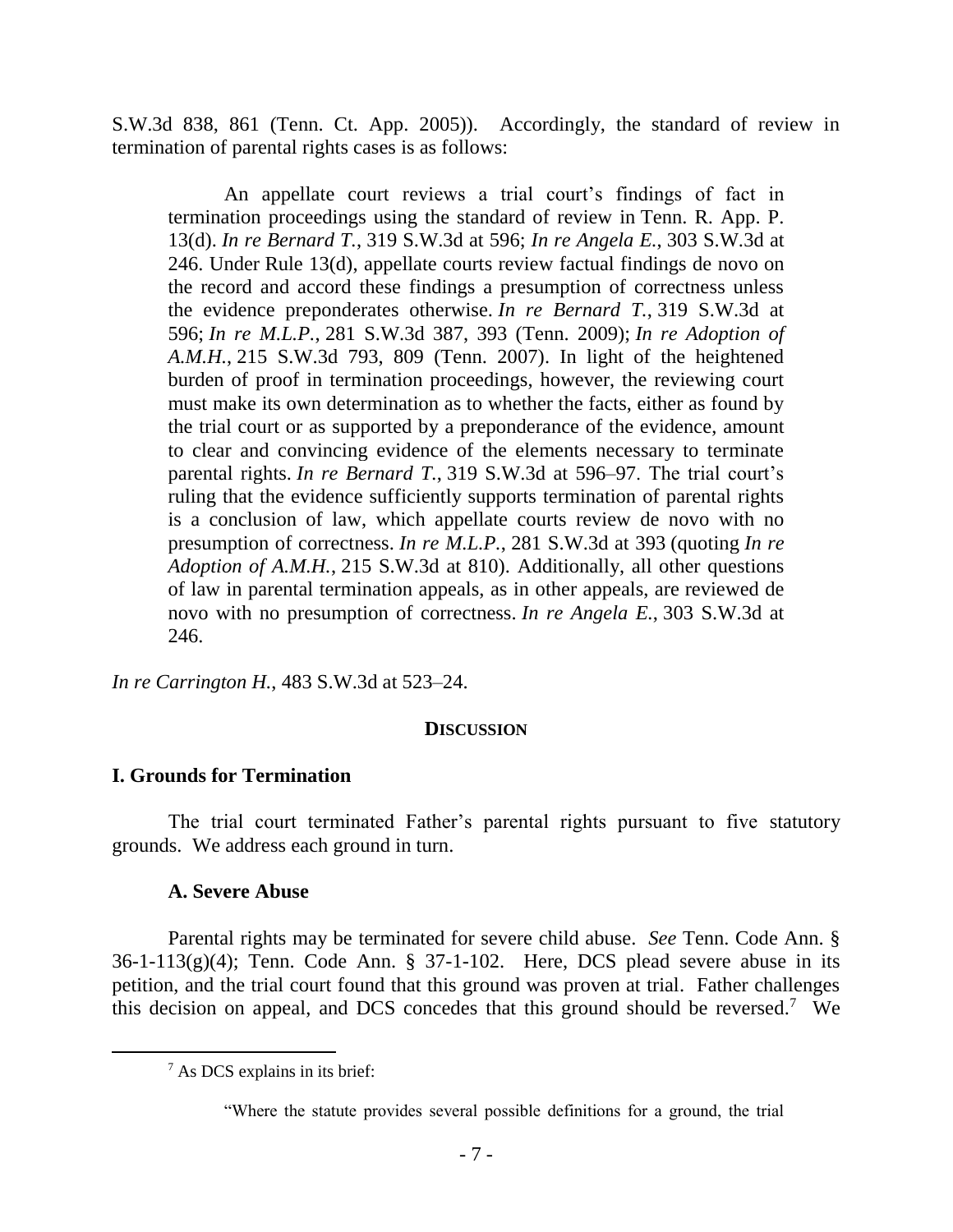therefore reverse this ground for termination. *See In re Jayce D.*, No. M2021-00539- COA-R3-PT, 2022 WL 817605, at \*12 (Tenn. Ct. App. Mar. 18, 2022) (explaining that this Court need not consider the merits of a ground for termination when the party seeking termination does not defend the ground on appeal); *see also In re Zane W.*, No. E2016-02224-COA-R3-PT, 2017 WL 2875924, at \*7 (Tenn. Ct. App. July 6, 2017) (noting that reversing a ground not challenged by DCS does not "run afoul of the Tennessee Supreme Court's decision in *In re Carrington H.*, 483 S.W.3d 507 (Tenn. 2016)," because that case "has never been construed to require this Court to also consider the grounds sustained by the trial court and thereafter conceded or waived by the nonparent on appeal").

## **B. Abandonment**

The trial court also found that Father's rights should be terminated based on abandonment. *See* Tenn. Code Ann. § 36-1-113(g)(1). Abandonment occurs when

[f]or a period of four (4) consecutive months immediately preceding the filing of a proceeding, pleading, petition, or any amended petition to terminate the parental rights of the parent or parents or the guardian or guardians of the child who is the subject of the petition for termination of parental rights or adoption, that the parent or parents or the guardian or guardians either have failed to visit or have failed to support or have failed to make reasonable payments toward the support of the child[.]

Tenn. Code Ann. § 36-1-102(1)(A)(i). Here, the trial court found that Father abandoned

court must specify the exact definition that it relies upon in reaching its ultimate conclusion. In the absence of such specificity, this Court cannot conduct a meaningful appellate review." *In re S.S.-G.*, No. M2015-00055-COA-R3-PT, 2015 WL 7259499, at \*12 (Tenn. Ct. App. Nov. 16, 2015) (vacating and remanding severe abuse ground where the trial court did not identify the "exact definition(s) relied upon"), *no perm. app. filed*. The ground of severe abuse in this case was not *res judicata* and was tried during the termination trial, requiring the juvenile court to identify the exact definition of severe abuse it relied upon. Because the written order merely identified " $\S$  36-1-113(g)(4) and §37-1-102(b)(27)" (I, 34-35), and no definition was identified in the court's oral ruling and no specific definition can be easily discerned from the court's ruling (II, 166-67), this Court cannot meaningfully review this ground. *See In re L.F.*, No. M2020-01663-COA-R3-PT, 2021 WL 3782130, at \*12 (Tenn. Ct. App. Aug. 26, 2021) (reversing ground where "[t]he trial court only generally mentioned that [f]ather 'sexually abused' the child . . ., and it referenced only 36-1-113(g)(4) and 37-1-102(b)(27)"), *no perm. app. filed*.

While DCS concedes the ground of severe abuse, it argues in its brief that the trial court did not err in admitting Foster Mother's hearsay testimony regarding the Child's disclosures of abuse because that testimony is relevant to the Child's best interests. As such, this issue is addressed *infra* as part of the best interests analysis.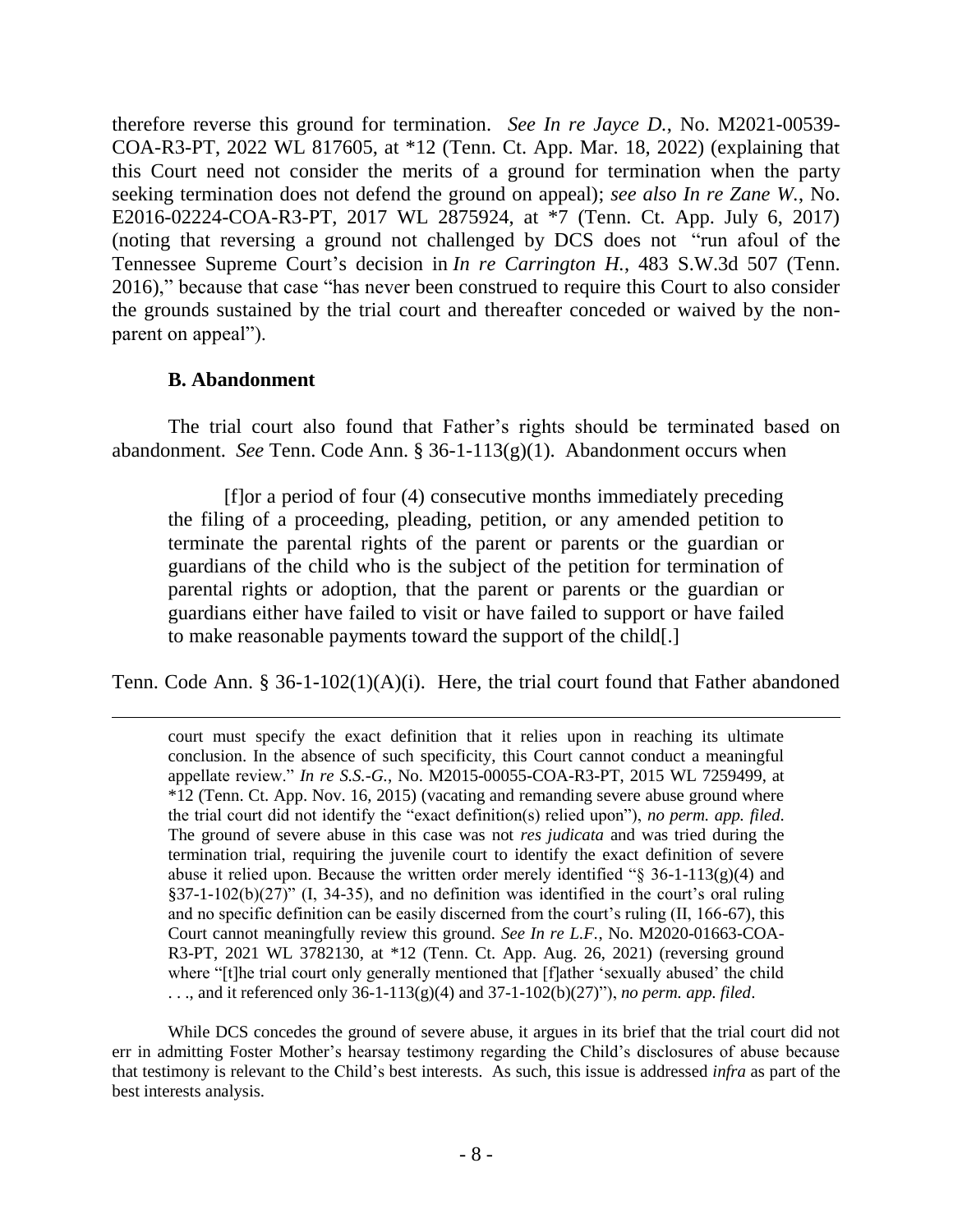the Child through his failure to support and his failure to visit the Child in the four months immediately preceding the filing of the petition. Following our review of the record, we conclude that clear and convincing evidence does not support the conclusion that Father failed to visit the Child. Clear and convincing evidence does support, however, the conclusion that Father failed to support the Child.

## **1.** *Abandonment by Failure to Support*

Abandonment through failure to support occurs when a parent fails, "for a period of four (4) consecutive months, to provide monetary support or . . . more than token payments toward the support of the child." Tenn. Code Ann. § 36-1-102(1)(D). Token support is support that, "under the circumstances of the individual case, is insignificant given the parent's means[.]" *Id.* § 36-1-102(1)(B). As an affirmative defense, parents facing termination may argue that their failure to support a child was not willful. *Id.* § 36-1-102(1)(I). All parents over the age of eighteen are presumed to know of their legal obligation to support their children. *Id.* § 36-1-102(1)(H).

It is undisputed that Father paid no support for the Child while she was in DCS custody. The only question, then, is whether Father's failure to support was willful. While Father asserts on appeal that the failure was not willful, we conclude that this argument is waived because it was not raised in any pleading in the trial court, and Father has not argued on appeal that the issue was tried by consent. *See In re Jaidon S.*, No. M2021-00802-COA-R3-PT, 2022 WL 1017230, at \*5 (Tenn. Ct. App. Apr. 5, 2022) (concluding that the mother's argument regarding willfulness was waived where it was not raised in a pleading in the trial court and mother did not argue on appeal that willfulness was tried by consent) (citing *In re Christopher L.*, No. M2020-01449-COA-R3-PT, 2021 WL 4145150, at \*5 (Tenn. Ct. App. Sept. 13, 2021); *In re Ashlynn H.*, No. M2020-00469-COA-R3-PT, 2021 WL 2181655, at \*4 (Tenn. Ct. App. May 28, 2021)).

Accordingly, the trial court did not err in finding, by clear and convincing evidence, that Father failed to support the Child. We affirm the trial court's holding as to this ground for termination.

### **2.** *Abandonment by Failure to Visit*

Like failure to support, abandonment through failure to visit occurs when, "for a period of four (4) consecutive months," the parent does not "visit or engage in more than token visitation." Tenn. Code Ann. § 36-1-102(1)(E). Token visitation is visitation that, "under the circumstances of the individual case, constitutes nothing more than perfunctory visitation or visitation of such an infrequent nature or of such short duration as to merely establish minimal or insubstantial contact with the child[.]" *Id.* § 36-1-  $102(1)(C)$ . A lack of willfulness is also an affirmative defense to abandonment by failure to visit. *Id.* § 36-1-102(1)(I).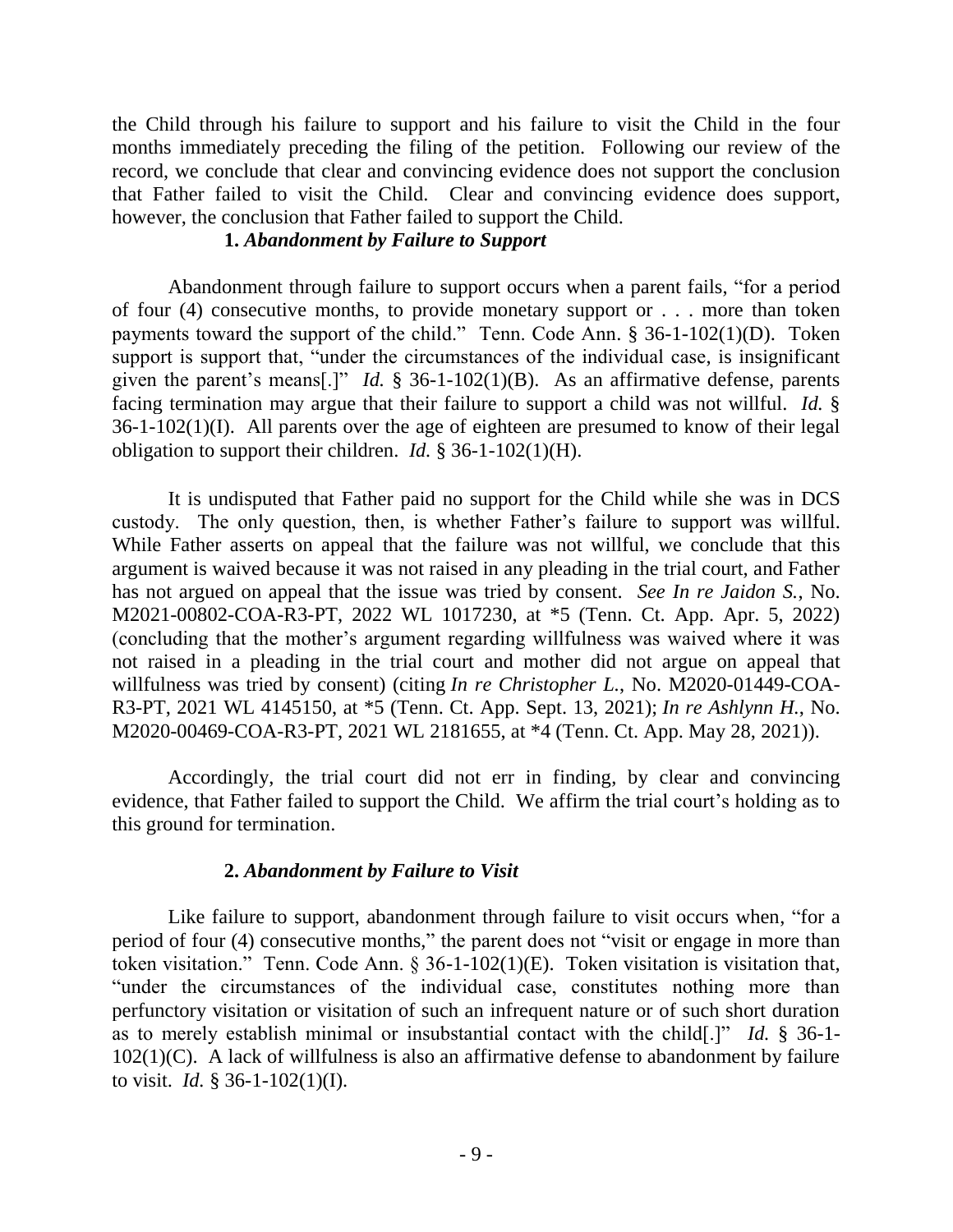Here, Father was limited to phone calls with the Child during the relevant period<sup>8</sup> due to COVID-19 restrictions. The trial court found that the phone calls Father did make amounted only to token visitation:

Father participated in only token [visitation] with the child during the four-month period. Father was permitted to have supervised visitation with the child during the four-month period preceding the filing of the Petition; however, in-person visits were suspended due to the global pandemic. While the Court took note of the global pandemic and understands the difficulty and strain placed on families trying to maintain contact, in this matter, three phone calls over a total of 13 that could have occurred is simply not enough.

We disagree with the trial court and conclude that DCS failed to show by clear and convincing evidence that the visitation Father engaged in was token. Ms. Eyler testified that Father had a standing phone call with the Child every Thursday night. Ms. Eyler also testified that the only phone call that occurred during the relevant period was on May 28, 2020. It was Ms. Eyler's understanding that Father completed seven phone calls and missed nine during the entire custodial period.

 Nonetheless, Ms. Eyler also testified that Foster Mother kept a detailed log of Father's phone calls with the Child.<sup>9</sup> Foster Mother later testified that she believed the last phone call from Father occurred in July or early August of 2020. When asked about how many phone calls Father made, Foster Mother testified that Father made "approximately eight or nine." It is unclear whether Foster Mother was referring to the relevant four-month period or the custodial period entirely when she made this statement. In light of this testimony, it is unclear how the trial court reached the factual conclusion that Father engaged in, at most, three phone calls with the Child. Respectfully, the record is unclear on this point and therefore does not support the trial court's finding.

Notably, counsel for DCS admitted in his closing statement that the evidence regarding "the timeframes of visitation stopping" conflicted. We agree with DCS in this regard and cannot say that the foregoing amounts to clear and convincing evidence of a failure to visit. In this particular case, once a week phone calls were the only available mode of communication between Father and the Child. Consequently, unequivocal evidence regarding the number of phone calls made was imperative here. The clear and convincing standard demands that "the facts are established as highly probable, rather than as simply more probable than not." *In re Carrington H.*, 483 S.W.3d at 522. Because the record does not definitively establish the extent of the communication

 $\overline{a}$ 

<sup>8</sup> The four-month period immediately preceding the filing of the petition was May 9, 2020, through September 9, 2020.

<sup>9</sup> Foster Mother's log was not offered into evidence.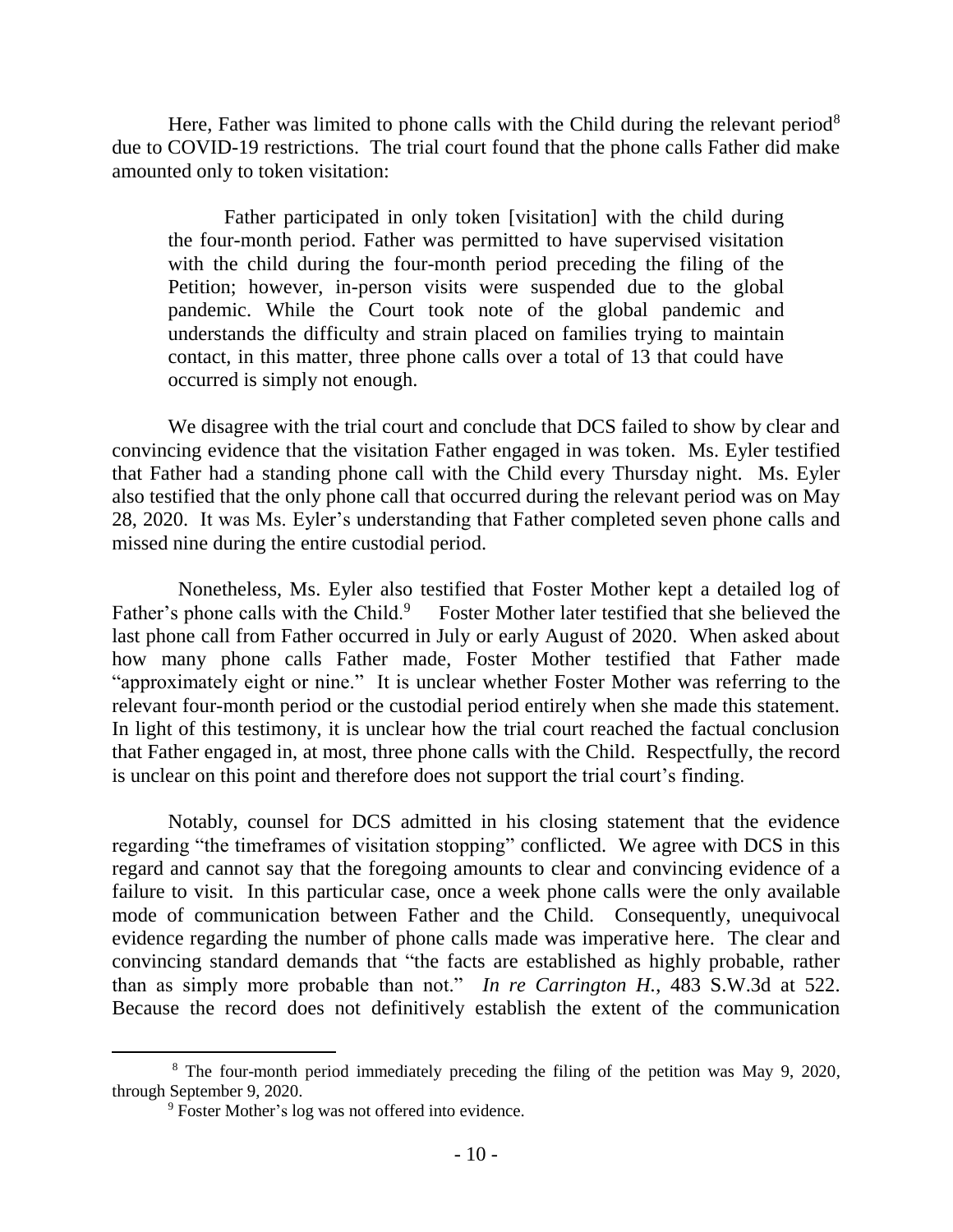between Father and the Child during the relevant four-month period, DCS did not meet its burden as to this ground.

The termination of Father's parental rights for abandonment by failure to visit is therefore reversed.

# **C. Substantial Noncompliance with the Permanency Plan**

Parental rights may be terminated for "substantial noncompliance by the parent . . . with the statement of responsibilities in a permanency plan." Tenn. Code Ann. § 36-1- $113(g)(2)$ . Making this determination entails "more than merely counting up the tasks in the plan to determine whether a certain number have been completed." *In re Carrington H.*, 483 S.W.3d at 537 (citing *In re Valentine*, 79 S.W.3d 539, 547 (Tenn. 2002)). This ground is not established simply by showing "that a parent has not complied with every jot and tittle of the permanency plan." *In re Ronon G.*, No. M2019-01086-COA-R3-PT, 2020 WL 249220, at \*8 (Tenn. Ct. App. Jan. 16, 2020) (quoting *In re M.J.B.*, 140 S.W.3d 643, 656 (Tenn. Ct. App. 2004)). "Trivial, minor, or technical deviations from a permanency plan's requirements will not be deemed to amount to substantial noncompliance." *In re M.J.B.*, 140 S.W.3d at 656.

DCS bears the burden of showing "that the requirements of the permanency plan are reasonable and related to remedying the conditions that caused the child to be removed from the parent's custody in the first place." *In re M.J.B.*, 140 S.W.3d at 656 (citing *In re Valentine*, 79 S.W.3d at 547; *In re L.J.C.*, 124 S.W.3d 609, 621 (Tenn. Ct. App. 2003)). DCS must also establish "that the parent's noncompliance is substantial in light of the degree of noncompliance and the importance of the particular requirement that has not been met." *In re M.J.B.*, 140 S.W.3d at 656 (citations omitted). If the trial court does not make a finding with respect to the reasonableness of the parent's responsibilities under the permanency plan, the reviewing court must review this issue *de novo*. *See In re Valentine*, 79 S.W.3d at 547.

In this case, the trial court found that "the steps on the Permanency Plan are reasonabl[y] crafted to remedy the situation that brought the [C]hild into DCS custody." The trial court then explained:

To date, Father has not substantially complied with the permanency plan. Father provided testimony that he has been working, in some capacity, during the entire case. He reported that he was doing some odd jobs for cash and that he recently came into work with a contractor and is making a decent weekly income. Likewise, Father testified that he completed a drug and alcohol assessment at one of his previous residences. However, this Court has not seen a single paycheck/stub and has never seen the results or recommendations of the assessment. Certainly, even if these two things had been done, Father had not provided stable housing and did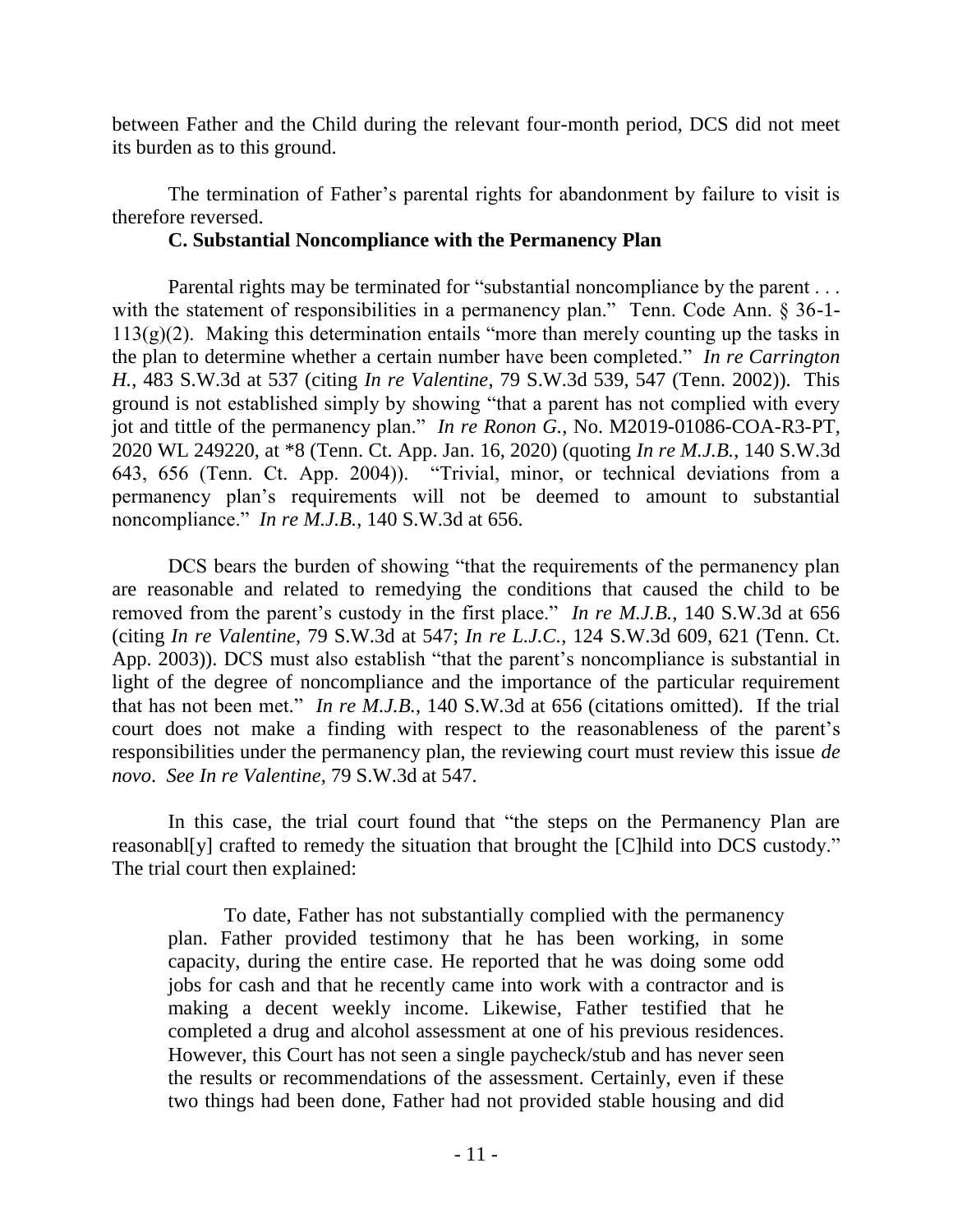not prove his ability to care for the child through child support payments, and this Court cannot say for certain what, if any, recommendations may have existed on the assessment results. Although Father testified that he had worked on some steps, without further proof - some of which would have been easily obtained - this Court does find that Father's work falls short and that he is in substantial noncompliance.

We agree with the trial court that this ground was proven by DCS through clear and convincing evidence. First, the plan requirements were "reasonable and related to remedying the conditions which necessitate[d] foster care placement." *In re Carrington H.*, 483 S.W.3d at 537 (quoting *In re Valentine,* 79 S.W.3d at 547). The Child was originally removed from Mother due to substance abuse in the home; the Child was then removed from Father because Father continued to bring the Child around Mother and expose the Child to drugs. The record establishes that the family lived a transient, unstable lifestyle, and the requirements in the Plan address that. For example, the Plan required that Father establish his own stable living situation, undergo drug and alcohol assessments, and take parenting classes.

Nonetheless, Father completed very few, if any, of the Plan's requirements, and those components Father claims to have completed were never verified to DCS. At the time of trial, Father was living in a house with several other people and admitted that it was not suitable for the Child. Father never indicated to DCS that he had established a home suitable for the Child so that DCS could do a home inspection. Father also claimed to be working several days a week but never provided DCS with proof of employment or income as required by the Plan. To that point, Ms. Eyler testified that Father informed her he could not complete the Plan's requirements due to working all day every day. Father testified at trial, however, that during the four months preceding the filing of the petition, he was only working a few days a week. It follows that at least some progress could have been made on the additional Plan requirements, such as the parenting classes and the mental health assessment, during that period.

Additionally, Father avers on appeal that it was difficult to comply with the Plan because it was not provided to him in Spanish and because some of the classes he needed to take were not offered in Spanish. Nonetheless, Ms. Eyler testified that Father told her he could not complete the Plan because he did not have the time, that she and Father communicated over text in English without issue, and that Father never indicated to her that he needed help with the Plan requirements. There is also indication in the record that in 2019, DCS arranged one of the assessments required by the Plan, and Father failed to attend multiple times, resulting in the provider refusing to work with Father.

The foregoing issues are not "[t]rivial, minor, or technical deviations from [the] permanency plan's requirements[;]" rather, the record indicates that Father essentially completed no part of the permanency plan. *In re M.J.B.*, 140 S.W.3d at 656. We agree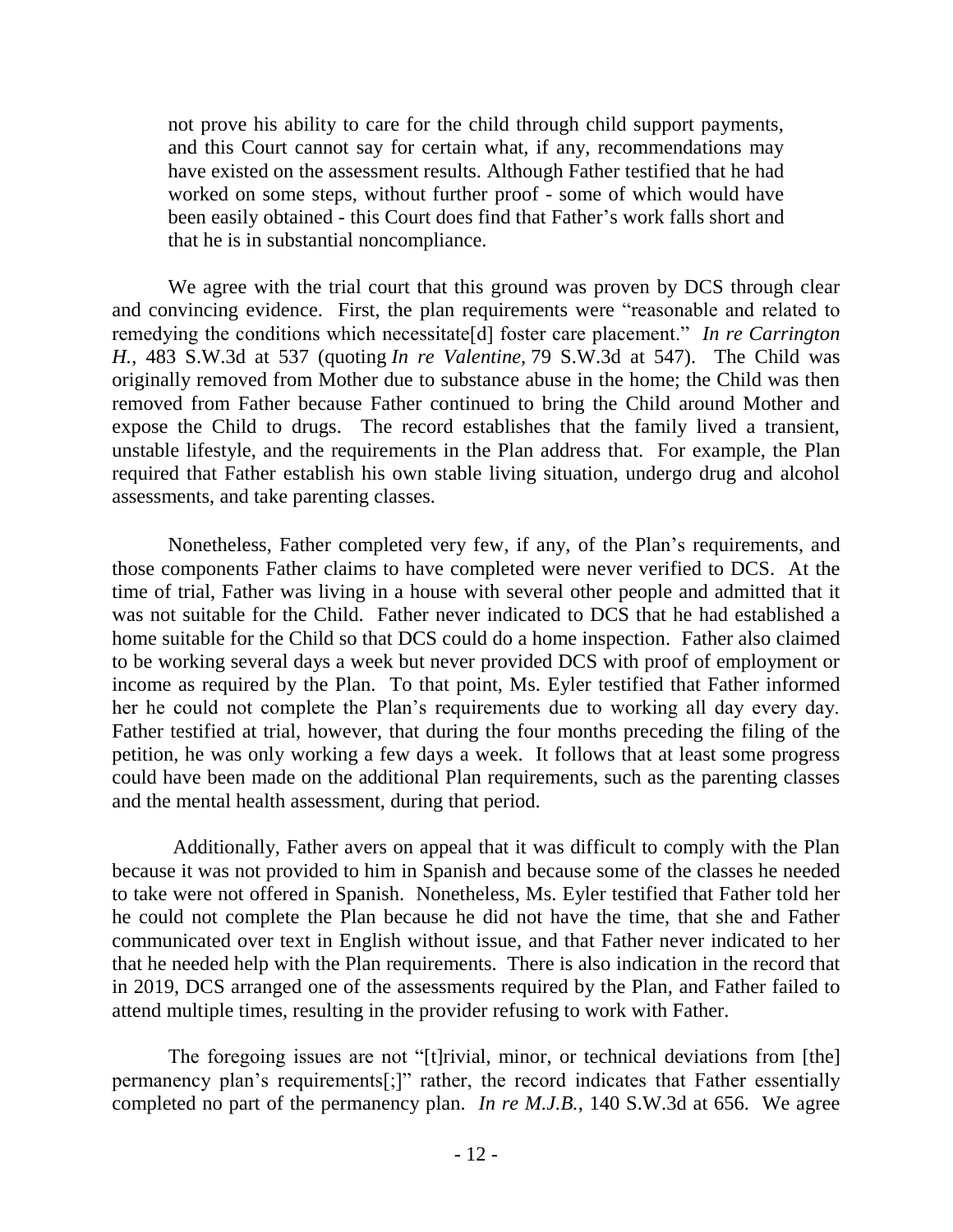with the trial court's conclusion that DCS proved this ground for termination by clear and convincing evidence, and we affirm.

# **D. Failure to Manifest an Ability and Willingness to Assume Custody or Financial Responsibility**

Tennessee Code Annotated section  $36-1-113(g)(14)$  provides an additional ground for termination when:

[a] parent . . . has failed to manifest, by act or omission, an ability and willingness to personally assume legal and physical custody or financial responsibility of the child, and placing the child in the person's legal and physical custody would pose a risk of substantial harm to the physical or psychological welfare of the child.

This ground requires clear and convincing proof of two elements. *In re Neveah M.*, 614 S.W.3d 659, 674 (Tenn. 2020). The petitioner must first prove that the parent has failed to manifest an ability and willingness to personally assume legal and physical custody or financial responsibility of the child. *Id.* The petitioner must then prove that placing the child in the custody of the parent poses "a risk of substantial harm to the physical or psychological welfare of the child." *Id.* The statute requires "a parent to manifest both an ability and willingness" to personally assume legal and physical custody or financial responsibility for the child. *Id.* at 677. Therefore, if a party seeking termination of parental rights establishes that a parent or guardian "failed to manifest *either* ability or willingness, then the first prong of the statute is satisfied." *Id.* (citing *In re Amynn K.*, No. E2017-01866-COA-R3-PT, 2018 WL 3058280, \*13 (Tenn. Ct. App. June 20, 2018)).

The trial court found that DCS proved this ground by clear and convincing evidence, noting Father's own testimony that he was unable to assume custody of the Child due to his living situation. We take no issue with this finding, and the first prong of section  $36-1-113(g)(14)$  is clearly satisfied.

However, the trial court made no findings with regard to the second prong of section  $36-1-113(g)(14)$ , which requires a finding that "placing the child in the person's legal and physical custody would pose a risk of substantial harm to the physical or psychological welfare of the child." Both elements of the statute must be proven by clear and convincing evidence. *In re Neveah M.*, 614 S.W.3d at 674.

There is no mention of the second statutory element in the trial court's order, and DCS does not address this omission on appeal. Accordingly, the trial court failed to make sufficient findings of fact and conclusions of law with regard to this ground for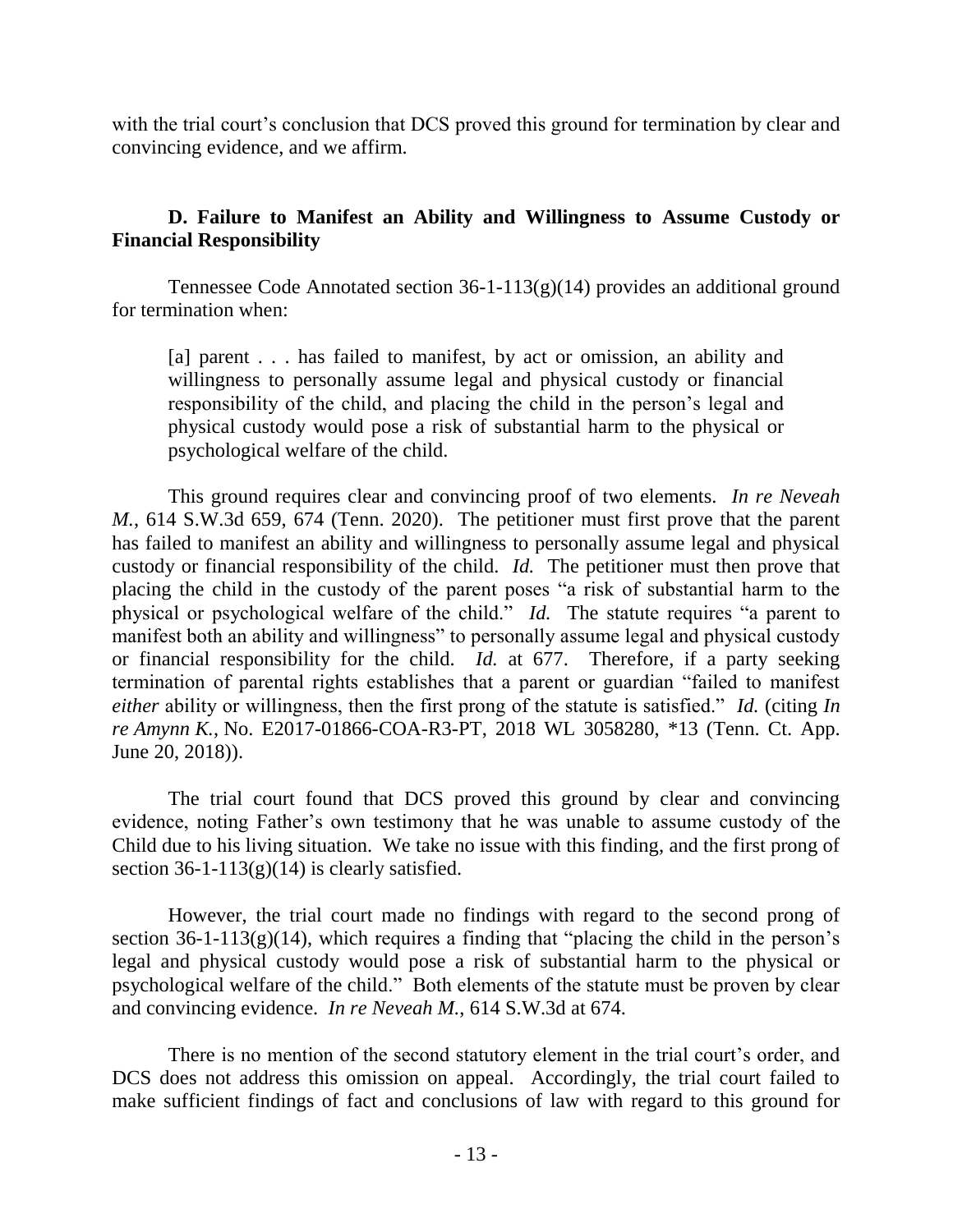termination, and the ruling must be vacated. *In re Adaleigh M.*, No. E2019-01955-COA-R3-PT, 2021 WL 1219818, at \*8 (Tenn. Ct. App. Mar. 31, 2021) (vacating trial court's decision as to this ground where trial court did not address second prong of statute); *In re Mickeal Z.*, No. E2018-01069-COA-R3-PT, 2019 WL 337038, at \*14 (Tenn. Ct. App. Jan. 25, 2019) (same). While often a trial court's failure to render sufficient findings of fact and conclusions of law warrants a remand, here it is unnecessary because other statutory grounds support termination of Father's parental rights. *In re Adaleigh M.*, 2021 WL 1219818, at \*9.

Consequently, the trial court's holding terminating Father's parental rights pursuant to Tenn. Code Ann. section  $36-1-113(g)(14)$  is vacated.

# **II. Best Interests**

In addition to proving at least one statutory ground for termination, a party seeking to terminate a parent's rights must prove by clear and convincing evidence that termination is in the child's best interests. Tenn. Code Ann. § 36-1-113(c). Indeed, "a finding of unfitness does not necessarily require that the parent's rights be terminated." *In re Marr*, 194 S.W.3d 490, 498 (Tenn. Ct. App. 2005) (citing *White v. Moody*, 171 S.W.3d 187 (Tenn. Ct. App. 2004)). Rather, our termination statutes recognize that "not all parental conduct is irredeemable[,]" and that "terminating an unfit parent's parental rights is not always in the child's best interests." *Id.* As such, the focus of the best interests analysis is not the parent but rather the child. *Id.*; *see also White*, 171 S.W.3d at 194 ("[A] child's best interest must be viewed from the child's, rather than the parent's, perspective.").

We consider nine statutory factors when analyzing best interests:

(1) Whether the parent or guardian has made such an adjustment of circumstance, conduct, or conditions as to make it safe and in the child's best interest to be in the home of the parent or guardian;

(2) Whether the parent or guardian has failed to effect a lasting adjustment after reasonable efforts by available social services agencies for such duration of time that lasting adjustment does not reasonably appear possible;

(3) Whether the parent or guardian has maintained regular visitation or other contact with the child;

(4) Whether a meaningful relationship has otherwise been established between the parent or guardian and the child;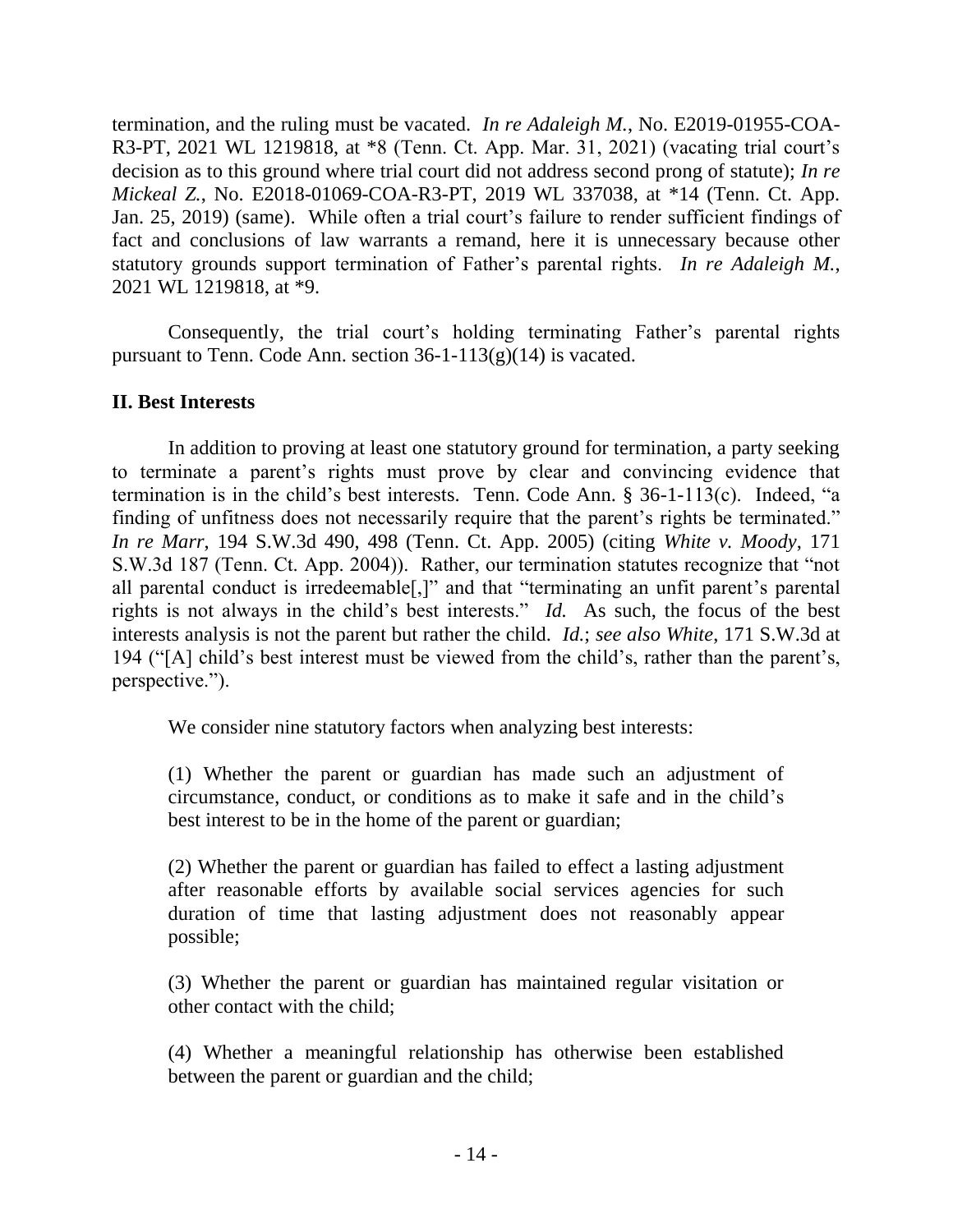(5) The effect a change of caretakers and physical environment is likely to have on the child's emotional, psychological and medical condition;

(6) Whether the parent or guardian, or other person residing with the parent or guardian, has shown brutality, physical, sexual, emotional or psychological abuse, or neglect toward the child, or another child or adult in the family or household;

(7) Whether the physical environment of the parent's or guardian's home is healthy and safe, whether there is criminal activity in the home, or whether there is such use of alcohol, controlled substances or controlled substance analogues as may render the parent or guardian consistently unable to care for the child in a safe and stable manner;

(8) Whether the parent's or guardian's mental and/or emotional status would be detrimental to the child or prevent the parent or guardian from effectively providing safe and stable care and supervision for the child; or

(9) Whether the parent or guardian has paid child support consistent with the child support guidelines promulgated by the department pursuant to [§](https://1.next.westlaw.com/Link/Document/FullText?findType=L&pubNum=1000039&cite=TNSTS36-5-101&originatingDoc=N3891CBD06A4811EABC90E5CC5F19566A&refType=LQ&originationContext=document&transitionType=DocumentItem&contextData=(sc.DocLink)) [36-5-101.](https://1.next.westlaw.com/Link/Document/FullText?findType=L&pubNum=1000039&cite=TNSTS36-5-101&originatingDoc=N3891CBD06A4811EABC90E5CC5F19566A&refType=LQ&originationContext=document&transitionType=DocumentItem&contextData=(sc.DocLink))

Tenn. Code Ann. § 36-1-113(i) (Supp. 2020).

This list is non-exhaustive.<sup>10</sup> In re Marr, 194 S.W.3d at 499. "Ascertaining a child's best interests does not call for a rote examination of each of Tenn. Code Ann. § 36-1-113(i)'s nine factors and then a determination of whether the sum of the factors tips in favor of or against the parent." *Id.* "The relevancy and weight to be given each factor depends on the unique facts of each case." *Id.* "Thus, depending upon the circumstances of a particular child and a particular parent, the consideration of one factor may very well dictate the outcome of the analysis." *Id.* (citing *In re Audrey S.*, 182 S.W.3d at 877).

In this case, factor six, which addresses abuse in the removal home, is squarely at issue. The trial court admitted hearsay testimony from the Child's foster mother regarding disclosures of abuse made by the Child after her removal from Father. While we have already determined that we need not reach the issue of severe abuse as a ground for termination, there is still a dispute as to whether this testimony was admissible for purposes of the best interests analysis. We therefore turn to this question before examining the remaining factors in Tenn. Code Ann. § 36-1-113(i).

<sup>&</sup>lt;sup>10</sup> The Tennessee General Assembly recently amended the statutory best interest factors provided in Tennessee Code Annotated section 36-1-113(i). *See* 2021 Tenn. Pub. Acts, ch. 190 § 1. This amendment does not affect the instant case because we apply the version of the statute in effect at the time the petition for termination was filed. *See In re Braxton M.*, 531 S.W.3d 708, 732 (Tenn. Ct. App. 2017).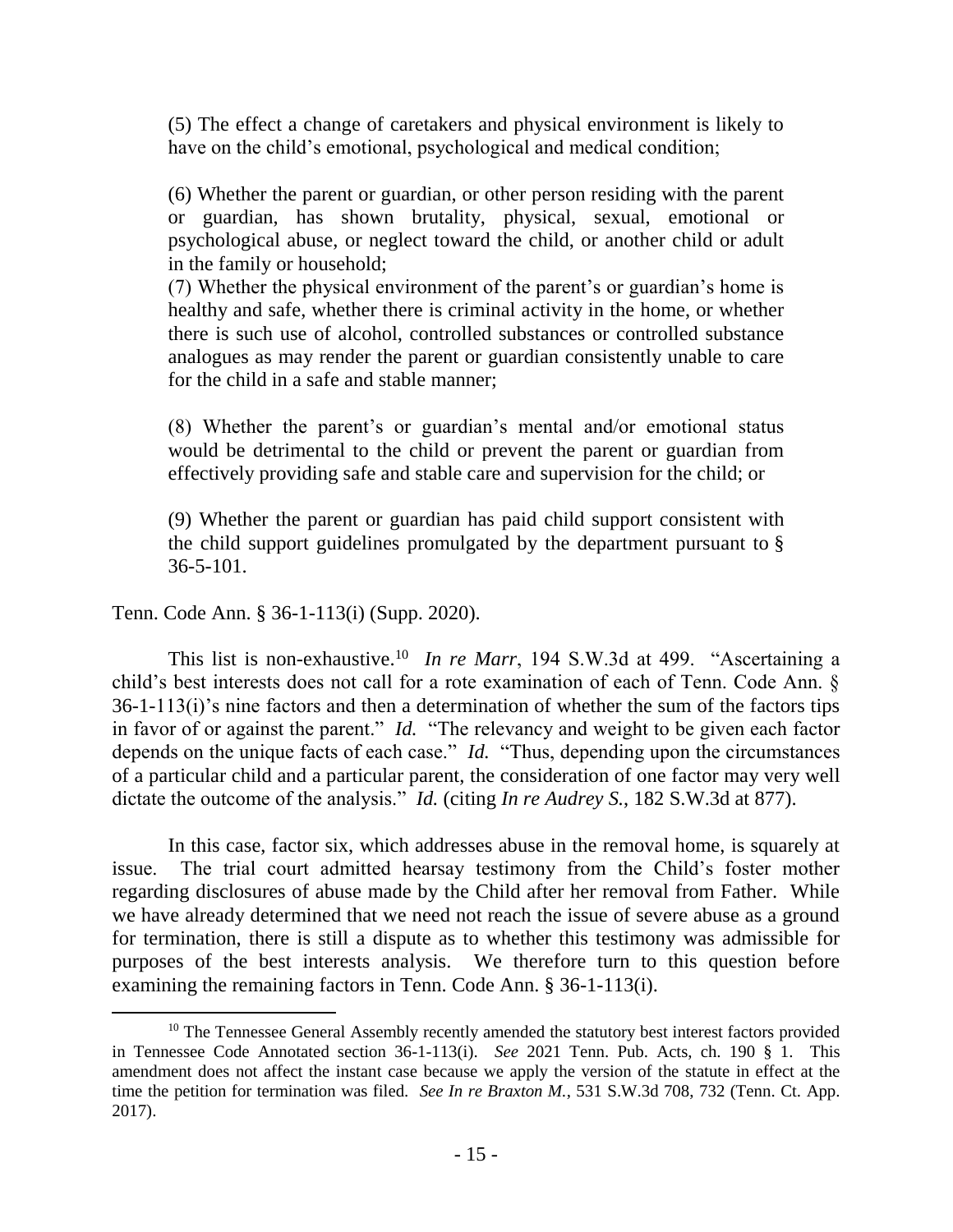The decision to admit or deny testimony is soundly within the discretion of the trial court, and trial courts are "accorded a wide degree of latitude" in this determination. *In re Azhianne G.*, No. E2020-00530-COA-R3-JV, 2021 WL 1038208, at \*3 (Tenn. Ct. App. Mar. 18, 2021) (quoting *In re Madison M.*, No. M2013-02561-COA-R3-JV, 2014 WL 4792793, at \*3 (Tenn. Ct. App. Sept. 25, 2014)). A trial court abuses its discretion when it applies an incorrect legal standard or reaches a decision which is against logic or reasoning and which causes an injustice to the complaining party. *Doe ex rel. Doe v. Roman Catholic Diocese of Nashville*, 154 S.W.3d 22, 42 (Tenn. 2005) (citing *Clinard v. Blackwood*, 46 S.W.3d 177, 182 (Tenn. 2001)).

The discretionary decision at issue here was the trial court's decision, over objections from Father's counsel, to admit hearsay testimony from Foster Mother. "Hearsay is not admissible except as provided by these rules or otherwise by law." Tenn. R. Evid. 802. The following are not excluded by the hearsay rule:

**(25) Children's Statements.** Provided that the circumstances indicate trustworthiness, statements about abuse or neglect made by a child alleged to be the victim of physical, sexual, or psychological abuse or neglect, offered in a civil action concerning issues of dependency and neglect pursuant to Tenn. Code Ann. § 37-1-102(b)(12), issues concerning severe child abuse pursuant to Tenn. Code Ann.  $\S$  37-1-102(b)(21), or issues concerning termination of parental rights pursuant to Tenn. Code Ann. § 37-1-147 and Tenn. Code Ann. § [36-1-113,](https://1.next.westlaw.com/Link/Document/FullText?findType=L&pubNum=1000039&cite=TNSTS36-1-113&originatingDoc=ND8F4EED003A511DCA094A3249C637898&refType=LQ&originationContext=document&transitionType=DocumentItem&ppcid=5bd6ebe8f2a642b0b9582f5395099848&contextData=(sc.Document)) and statements about abuse or neglect made by a child alleged to be the victim of physical, sexual, or psychological abuse offered in a civil trial relating to custody, shared parenting, or visitation. Declarants of age thirteen or older at the time of the hearing must testify unless unavailable as defined by Rule 804(a); otherwise this exception is inapplicable to their extrajudicial statements.

Tenn. R. Evid. 803(25).

Here, the Child is under thirteen years of age, and there was an allegation of sexual abuse made during a proceeding to terminate parental rights. Accordingly, the trial court could properly allow Foster Mother's statements regarding the Child's disclosures as long as the circumstances "indicate[d] trustworthiness." Tenn. R. Evid. 803(25); *see also In re L.M.H.*, No. E2017-00604-COA-R3-PT, 2017 WL 4331037, at \*4 (Tenn. Ct. App. Sept. 28, 2017) ("This Court has stated that 'the determination of trustworthiness is a matter for the trial court to decide and that decision will not be disturbed on appeal unless there is a showing of abuse of discretion.'" (quoting *State Dept. of Human Servs. v. Purcell*, 955 S.W.2d 607, 609 (Tenn. Ct. App. 1997)).

Foster Mother's testimony was that on two different occasions, the Child stated to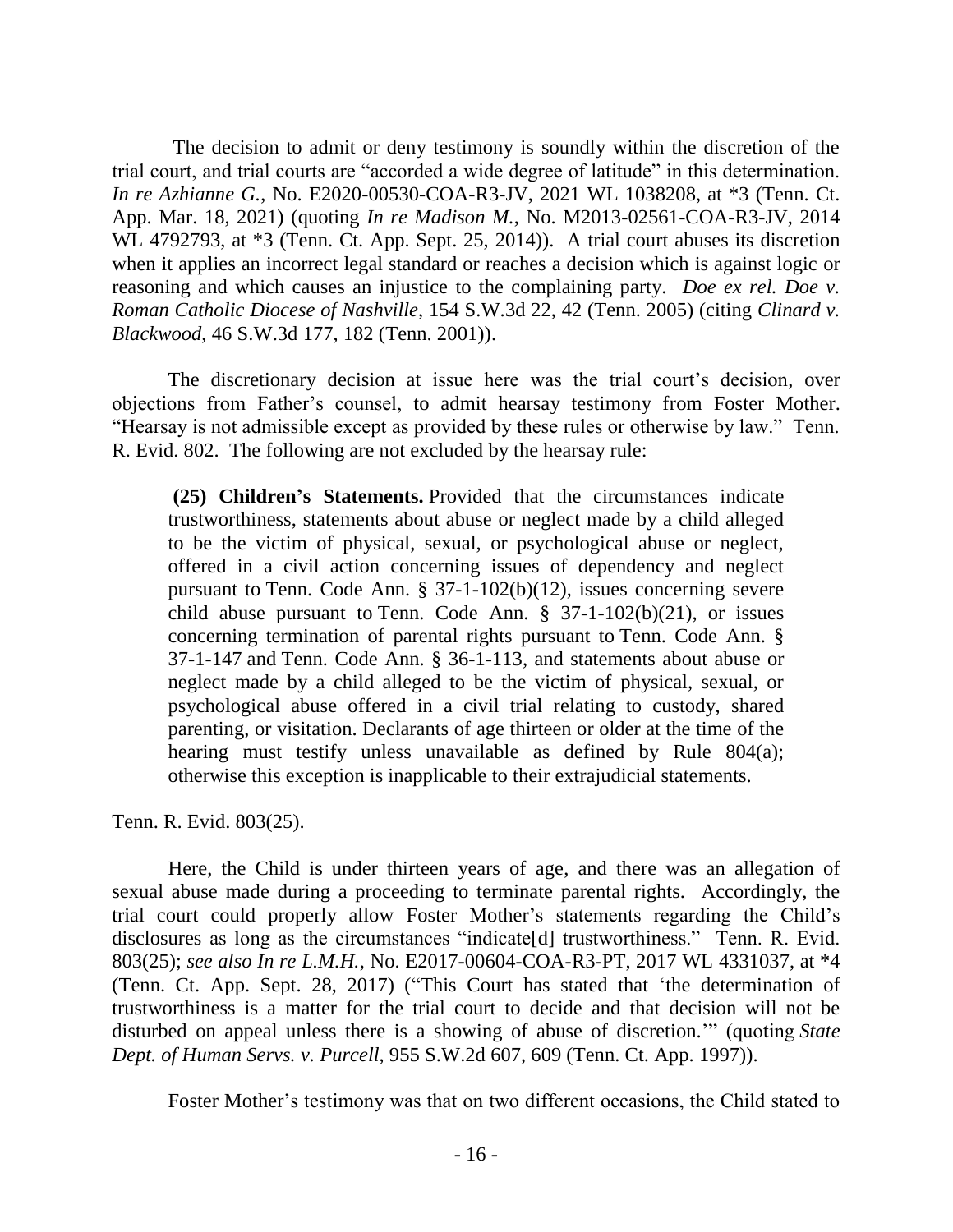Foster Mother that "Franco likes my whooha." Foster Mother described the first occasion as follows:

A. We were at home. [The Child] and my grandson were using markers to do tattoos on their arms. And I was sitting with my oldest one doing homeschool work. And they came running to me, you know, saying they wrote on theirselves and they were ready to show me their tattoos. And [the Child] said, Anthony wrote on my whooha. And I said how did that happen? She said she wanted him to see her whooha. And I said why? She said he wrote it on right here. And it was not -- it was actually on her stomach. And I said --

Q. Just for clarification for the Court's purposes, what is a whooha?

A. Yeah, that's what I was getting to. I asked her, what is a whooha, and she pointed to her vaginal area. And I said, why would you want him to do that. And she said, Franco likes it.

Q. Okay. And to be clear, who is she referring when she says Franco?

A. [Father] is who she calls Franco.

When asked whether the Child had ever made similar disclosures on a different occasion, Foster Mother explained:

The only other thing she has said is she was in the bathroom and she had told me that  $- I$  try to teach them early to wash their private areas, especially when they're foster kids and you don't know what they've been through. So she was -- I was trying to teach her how to wash her privates and she proceeded to tell me that Franco liked her whooha. And she also told me that Cindy put clippies. And that's what she said. Put clippies on her whooha. And she did her little hands like that (demonstrating). And I said what kind of clippies? She said, you know, just clippies. And I said, I'm sorry, we're – we're taught in our foster parent classes to not question these kids and not push an agenda because we don't know what they're talking about. And so I just kind of let her talk. And she said that -- I said, I'm sorry that happened. And she said, it's okay, we got to go to the pool at the hotel. And she said it still hurt but it was fun.

At trial, Father's counsel argued that the circumstances did not indicate trustworthiness because the Child underwent forensic interviews and did not disclose abuse during those interviews. The trial court disagreed and found that the circumstances did indicate trustworthiness. Having reviewed the record, we conclude that the trial court did not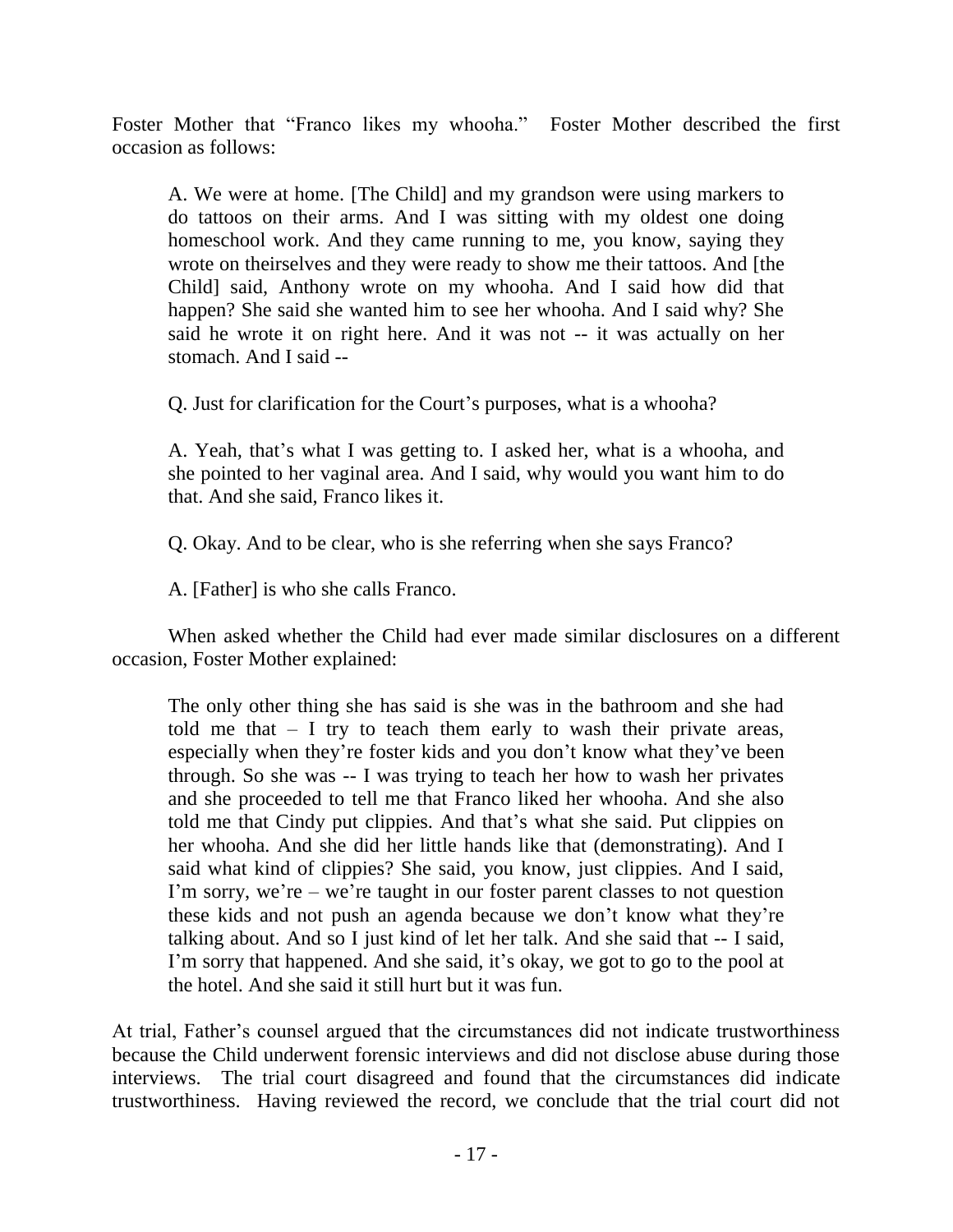abuse its discretion in admitting the above statements.

First, other evidence in the record corroborates the hearsay statements. *See* Tenn. R. Evid. 803(25) Adv. Comm'n. Cmt. ("[W]orthy of consideration is the presence or absence of evidence corroborating the hearsay statement"). It is undisputed that the Child had to be removed from a prior foster placement in part due to putting her hands down another child's pants. Foster Mother also testified that the Child tended to be "touchy feely" with men. *See In re Malichi C.*, No. E2009-00055-COA-R3-PT, 2009 WL 3270178, at \*10 (Tenn. Ct. App. Oct. 13, 2009) (noting additional evidence about child's "inappropriate sexual behavior" when considering the trustworthiness of hearsay statements under Rule 803(25)). Further, while Father makes much of the fact that the Child never disclosed abuse during her forensic interviews, this argument does not provide a full picture of the evidence. When testifying about the forensic interviews, Ms. Eyler stated that the Child shut down completely when asked about abuse and would not speak at all. Foster Mother then testified that after one of the forensic interviews, the Child had an extreme episode in which she threw a bowl of cereal at Foster Mother and stated to Foster Mother, "you told those people my secrets." The Child then crawled under the table and threw more cereal at Foster Mother. Accordingly, the absence of an additional disclosure during a forensic interview is not dispositive. When taken as a whole, the foregoing events corroborate the Child's disclosures to Foster Mother. *See id.* 

We are likewise unpersuaded by Father's argument that the circumstances cannot indicate trustworthiness because the disclosures were purportedly made to Foster Mother, who wishes to adopt the Child. Father's assertion is generic and without citation to specific evidence. Moreover, we have previously rejected the argument that, without more, the circumstances of an abuse disclosure lack trustworthiness when made to a custodian who wishes to keep the child. *See, e.g.*, *In re Alyssa W.*, No. E2017-00070- COA-R3-PT, 2017 WL 6403569, at \*9 (Tenn. Ct. App. Dec. 14, 2017); *In re Samuel D.*, 536 S.W.3d 447, 456 (Tenn. Ct. App. 2016).

It was well-within the trial court's discretion to evaluate the circumstances of the Child's disclosure and admit Foster Mother's testimony. We find no abuse of discretion.

Returning to the best interests analysis, factor six of section 36-1-113(i) weighs heavily in favor of termination here. Looking to the remaining factors, several others militate in favor of termination. As addressed at length above, Father made little to no progress in adjusting his circumstances to make them appropriate and suitable for the Child. *See* Tenn. Code Ann. § 36-1-113(i)(1),(2). By the time of trial, Father's living situation remained unstable, and he admitted he could not bring the Child to the home he currently resided in. Father did not have a driver's license or a transportation plan for taking the Child to school, doctor's appointments, etc. While Father maintains that DCS did not sufficiently assist him in making the requisite changes, the record reflects that Father failed to communicate with DCS regarding his needs. Accordingly, the first two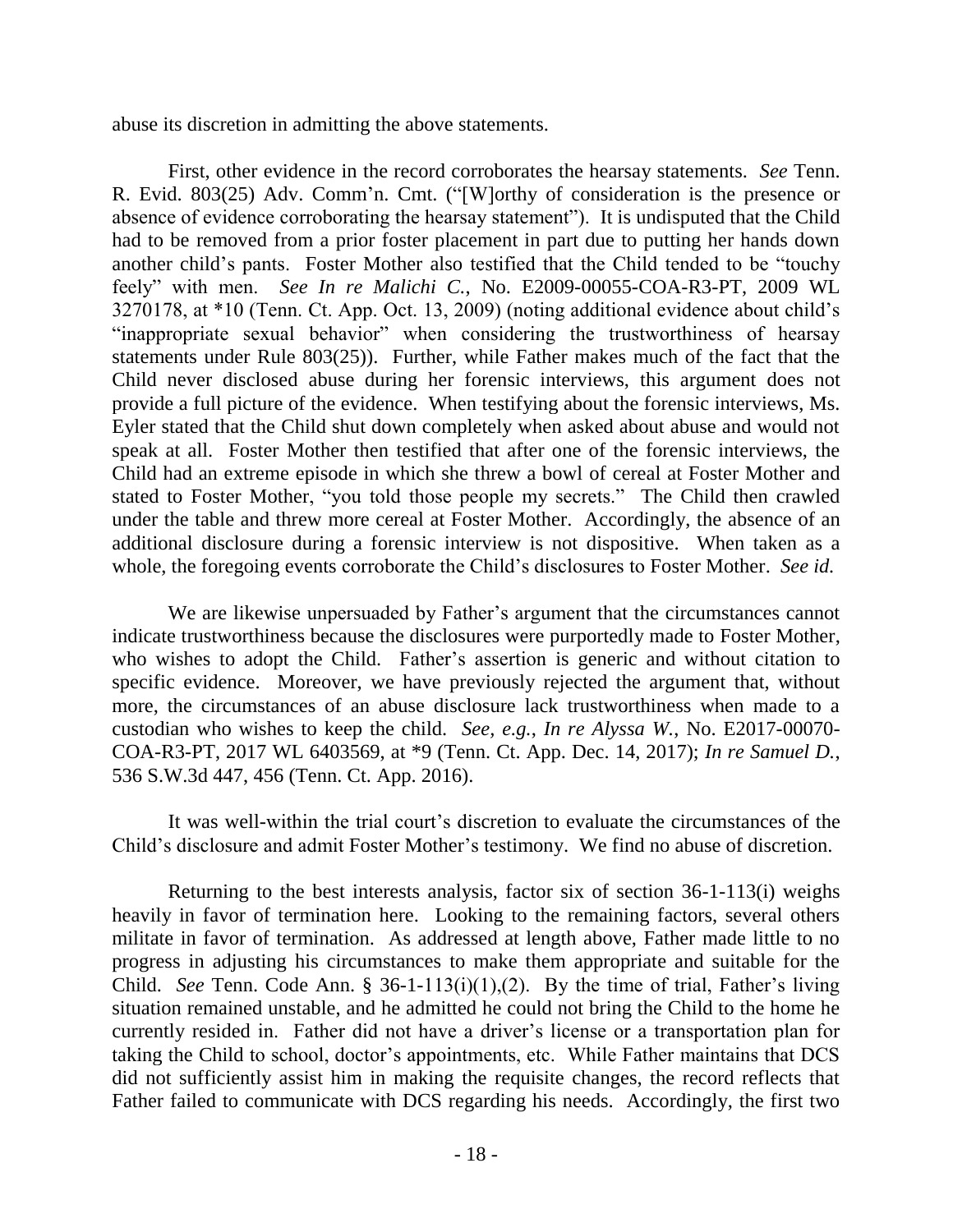factors favor termination of Father's parental rights.

As to Father's visitation, we have already explained that the evidence is sparse. *See id.* § 36-1-113(i)(3). We also consider that during most of the custodial period, visitation was limited due to COVID-19 restrictions. Under the particular circumstances of this case, we cannot conclude that factor three favors termination. Notwithstanding visitation, it is clear from the record that Child has a strained, if existent at all, relationship with Father. *See id.* § 36-1-113(i)(4). Both Ms. Eyler and Foster Mother testified that the Child refers to Father merely as "Franco," and rarely asks about him. Foster Mother also testified that the Child exhibited behavioral problems and aggravation after her phone calls with Father. Accordingly, factor four militates in favor of termination.

The next factor addresses the effect a potential change in caretakers might have on the Child. *See id.* § 36-1-113(i)(5). Ms. Eyler's position at trial was that a change in caretakers would be detrimental to the Child, inasmuch as she was bonded to the Foster Family and showing improvement in her present circumstances. Father offered no countervailing evidence to this point. We also find it particularly persuasive in this case that the Child's sibling has been adopted by the Foster Family and that the two children are close in age and share a bond. As such, factor five also favors termination. *See id.*

As addressed at length already, factor six weighs heavily in favor of termination. *See id.* § 36-1-113(i)(6). Stated simply, both the Child's disclosures and the corroborating circumstances are disturbing. The strong possibility of abuse also lends itself to factor seven, addressing the physical condition of the parent's home. *Id.* § 36-1- 113(i)(7). Moreover, Father conceded at trial that his current living situation was not suitable for the Child, and Father has a history of leaving the Child in the care of known drug users including Mother. *See id.* In light of the foregoing, factors six and seven both heavily favor termination. Insofar as the record establishes very little about Father's present mental and emotional state, however, factor eight favors neither party. *See id.* § 36-1-113(i)(8). Finally, it is undisputed that Father has never paid support for the Child, and the final factor therefore favors termination. *See id.* § 36-1-113(i)(9).

Based on all of the foregoing, we agree with the trial court that termination of Father's parental rights is in the Child's best interests. We therefore affirm the termination of Father's parental rights pursuant to Tenn. Code Ann. § 36-1-113.

#### **CONCLUSION**

The judgment of the trial court is reversed as to the termination of Father's parental rights for severe abuse and abandonment by failure to visit. *See* Tenn. Code Ann. § 36-1-113(g)(1), (4). The judgment is modified to vacate the trial court's holding that Father's parental rights are terminated pursuant to Tenn. Code Ann. § 36-1